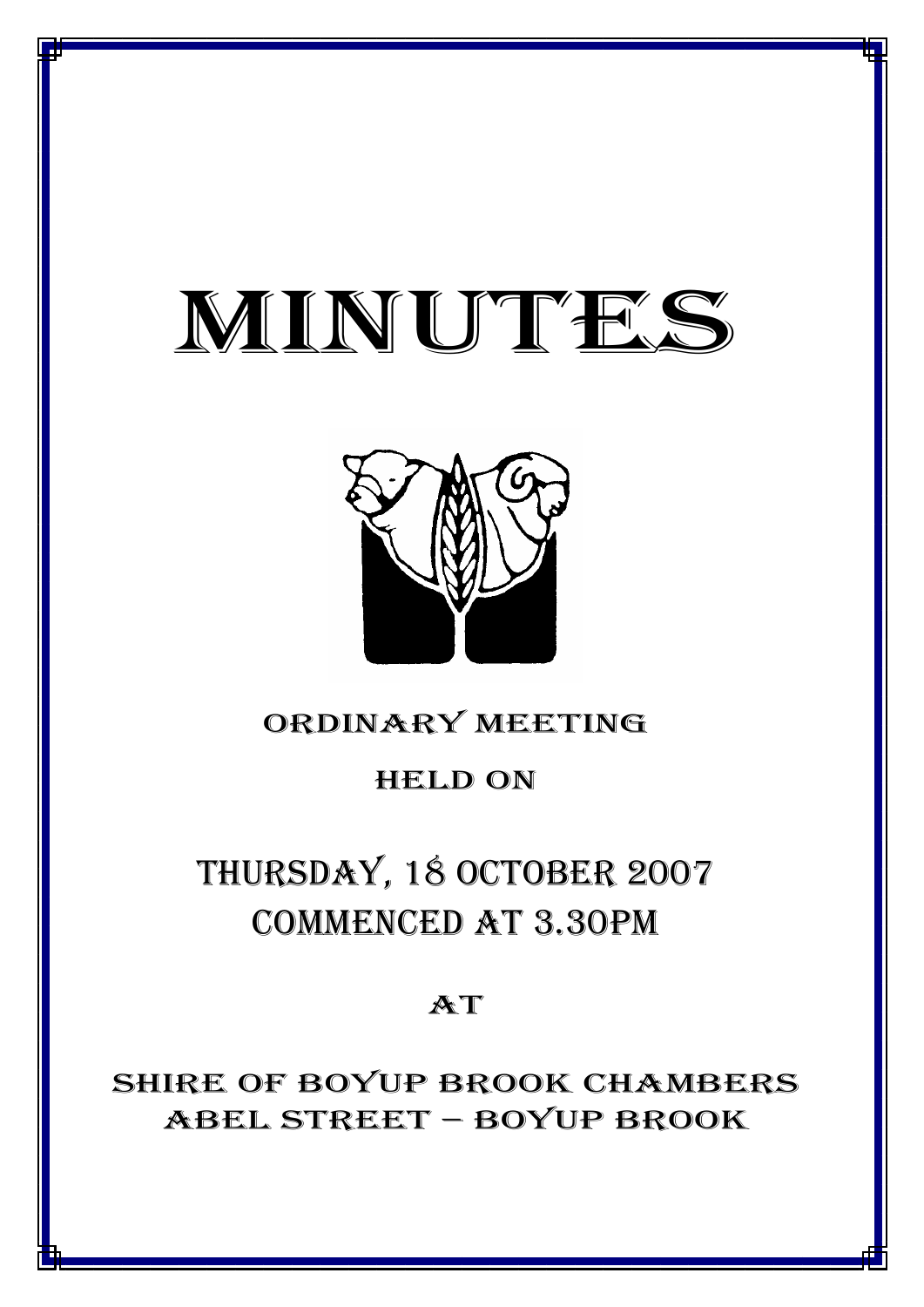## **TABLE OF CONTENTS**

| 1                                                                                         | RECORD OF ATTENDANCE/APOLOGIES/LEAVE OF ABSENCE PREVIOUSLY APPROVED3 |  |  |  |
|-------------------------------------------------------------------------------------------|----------------------------------------------------------------------|--|--|--|
| $\mathbf{2}$                                                                              |                                                                      |  |  |  |
| 3                                                                                         |                                                                      |  |  |  |
| 4                                                                                         |                                                                      |  |  |  |
| 5                                                                                         |                                                                      |  |  |  |
| 6                                                                                         |                                                                      |  |  |  |
| $\overline{7}$                                                                            |                                                                      |  |  |  |
| 7.2                                                                                       |                                                                      |  |  |  |
|                                                                                           | 7.2.1<br>7.2.2<br>7.2.3<br>7.2.4                                     |  |  |  |
|                                                                                           |                                                                      |  |  |  |
|                                                                                           | 7.3.1<br>7.3.2<br>7.3.3<br>7.3.4                                     |  |  |  |
| 9.                                                                                        |                                                                      |  |  |  |
| 8.                                                                                        |                                                                      |  |  |  |
| 10. URGENT BUSINESS - BY APPROVAL OF THE PRESIDENT OR A MAJORITY OF COUNCILLORS PRESENT29 |                                                                      |  |  |  |
| 11.                                                                                       |                                                                      |  |  |  |
|                                                                                           |                                                                      |  |  |  |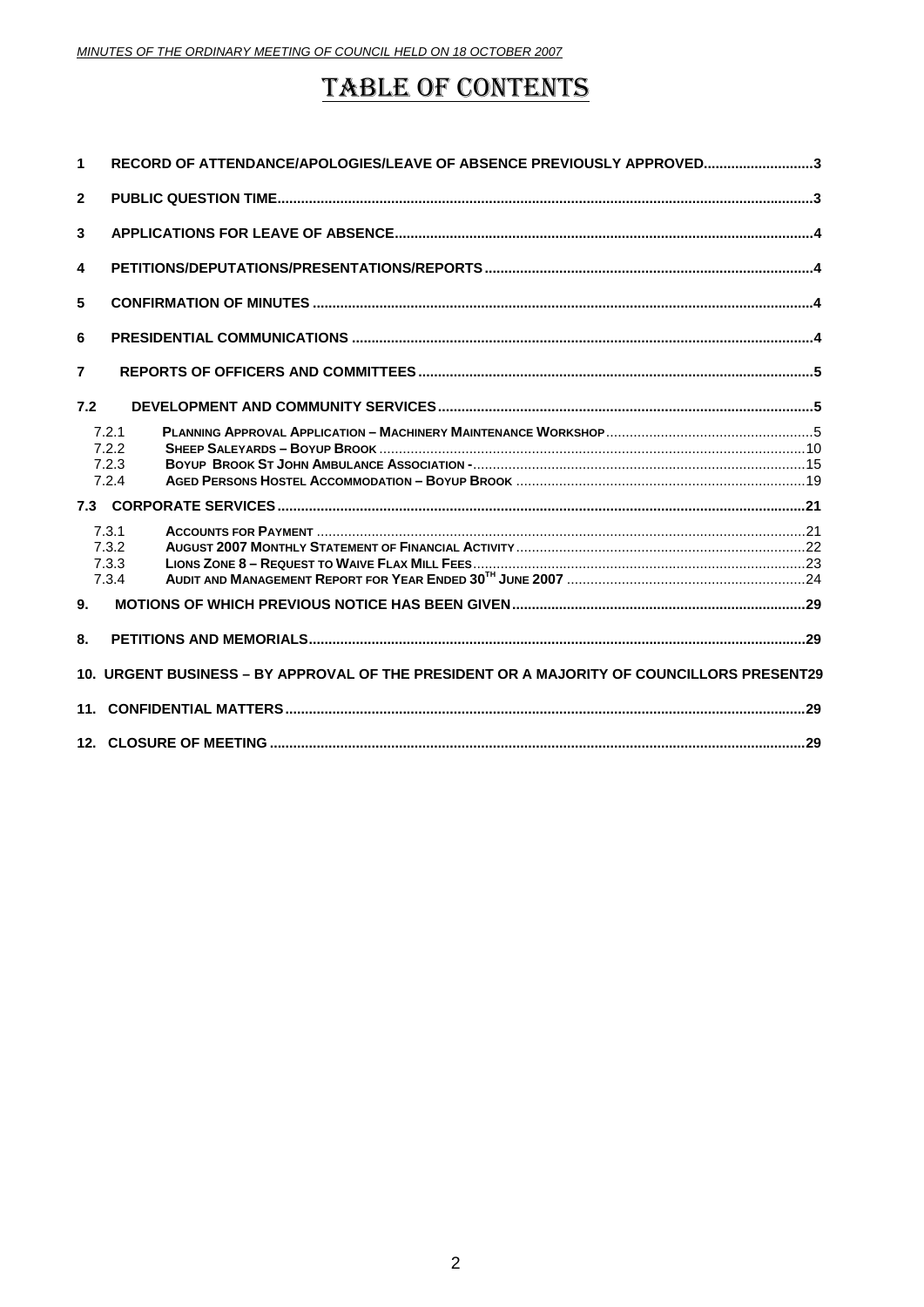#### <span id="page-2-0"></span>**1 RECORD OF ATTENDANCE/APOLOGIES/LEAVE OF ABSENCE PREVIOUSLY APPROVED**

#### 1.1 Attendance

Cr R Downing - Deputy Shire President Cr P Marshall Cr K Moir Cr T Oversby Cr A Piper Cr J Florey

Mr T Doust – Chief Executive Officer Mr K Jones – Manager of Finance Mr J Eddy – Manager of Works and Services

John Imrie – (Left at 4.58pm) Fleur Mead – (Left at 4.31pm) John Culverston

- 1.2 Apologies Cr T. J. Ginnane (Sandakan Visit)
- 1.3 Leave of Absence

Cr S Broadhurst

### **2 PUBLIC QUESTION TIME**

#### 2.1 Response to Previous Public Questions Taken on Notice

Nil

#### 2.2 Public Question Time

 John Imrie stated his support for retaining Saleyards or a portion at least, seems a shame to destroy whole facility. Thanked Councillors especially Cr Moir

John Culverston stated his concern about the Biomass Plant at proposed site, Bridgetown, Petterson Road. He is concerned about adverse toxic fumes coming into our Shire. It will affect our farmers and their stock. Asked for Council to look into it regarding an impact statement.

Chief Executive Officer stated he did not have the resources to evaluate the environmental impact, Council would have to decide and allocate funding if they chose to do so.

What is Council doing about it?

Deputy Shire President advised that until the environment assessment now being undertaken by the proponents has been provided and made available as a part of the planning process in the Shire of Bridgetown Greenbushes, this Shire will continue to monitor the progress of the project.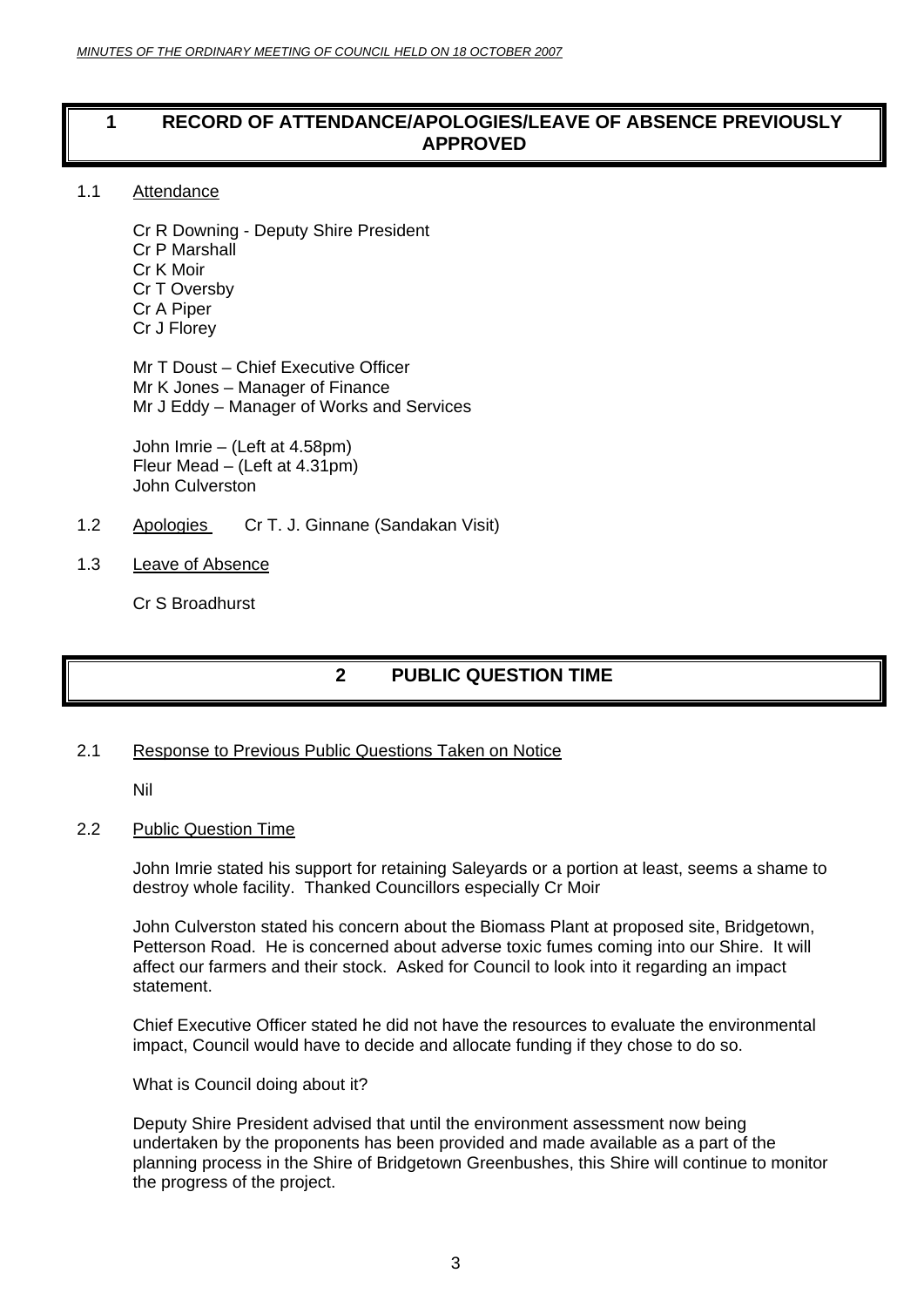#### <span id="page-3-0"></span>**3 APPLICATIONS FOR LEAVE OF ABSENCE**

## **4 PETITIONS/DEPUTATIONS/PRESENTATIONS/REPORTS**

Fleur Mead – Mead Transport – Petition (241 signatures) to keep Saleyards

### **5 CONFIRMATION OF MINUTES**

5.1 Minutes of the Ordinary Meeting of the Council held on 20 September 2007.

**MOVED:** Cr Marshall Cr Gr SECONDED: Cr Moir

**That the minutes of the previous Ordinary Meeting of the Council held on Thursday 20 September 2007, be confirmed as an accurate record.** 

 **CARRIED 6/0** 

#### **6 PRESIDENTIAL COMMUNICATIONS**

I am unable to attend the meeting today as I will be en-transit to the airport to catch my flight to Sandakan to attend the Chief Minister's daughter's wedding reception and to witness the signing of the Memorandum Of Understanding between our 2 municipalities in Sabah.

It is the last meeting that I will be Shire President and I wish to extend to you all my heart-felt thanks for the support you have given me for the past 8 years and the achievements we have all attained. We have been a good team and I sincerely believe we have collectively done our Community well.

To the retiring Councillors Kevin, Tom and Jan you can stand proud for the dedication and hard work you have all contributed in your own way. It is not always the most satisfying role we play but we can but do our best and you have all done that.

Roger, it would be wrong for me to wish you well at the election on Saturday but I can say unequivocally that you have been an excellent and supportive Deputy, few Shire Presidents have that luxury and I thank you.

Cr Terry Ginnane

Email read by Cr Downing from Yeo Boon Hai regarding invite to MOU.

"On behalf on the Sandakan Municipal council, I would like to invite you and your Councillors to Sandakan, Sabah for the signing ceremony on the 22<sup>nd</sup> of October 2007 of Friendship between our two local councils.

You are given the honour to address the full council after the signing ceremony and then to a luncheon in honour of this historic event.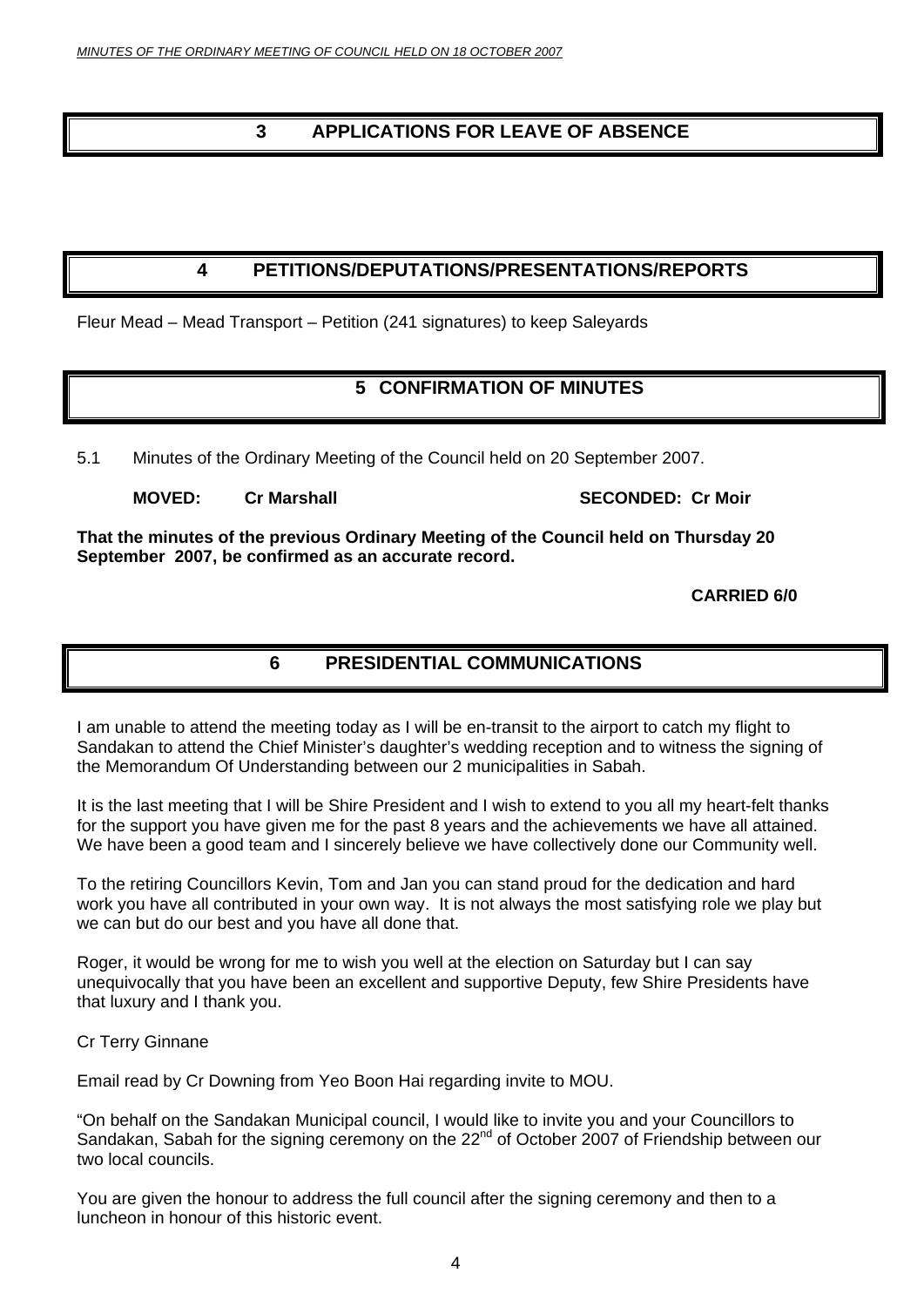<span id="page-4-0"></span>During your visit, you would be our honourable guest and we would do our best to host your stay.

Please convey our gratitude to your council for the kind hospitality during our stay. We look forward to seeing you."

#### **7 REPORTS OF OFFICERS AND COMMITTEES**

Jan Florey informed Council that Ian Timpaly is the new Manager at Rylington Park

#### **7.2 DEVELOPMENT AND COMMUNITY SERVICES**

#### 7.2.1 **Planning Approval Application – Machinery Maintenance Workshop**

| Location:               | Lot 366 Forbes and Henderson Street Boyup Brook     |
|-------------------------|-----------------------------------------------------|
| Applicant:              | Russell and Michelle Miller (Owner Michelle Miller) |
| File:                   | Ass 922                                             |
| Disclosure of Interest: | Nil                                                 |
| Date:                   | $4^{th}$ October 2007                               |
| Author:                 | <b>Tony Doust - Chief Executive Officer</b>         |

#### **SUMMARY**

To consider an application from R and M Miller to construct a Machinery Maintenance Workshop on Lot 366 Forbes and Henderson Street Boyup Brook. The report recommends approval subject to conditions.

#### **BACKGROUND**

The property Lot 366 Forbes and Henderson Street, Boyup Brook, is located in the general industry zone and adjoins properties owned by "Powertrak" including the shed previously used by "Blackwood Panel and Paint". The Lot is 2014m<sup>2</sup> in area. The proposed shed will occupy 360m<sup>2</sup> and will be set back 16 metres from Henderson Street and 12.3 metres from Forbes Street. The set back from the boundaries with adjoining lots will be 8 metres.

The application for planning approval states that the proposed development use is Machinery Maintenance Workshop. Whilst the plan provided includes parking and landscaping further details of these are required prior to final planning approval being granted.

#### **COMMENT**

The general industry zone of the Shire of Boyup Brook Town Planning Scheme No 2 includes the use "Motor Vehicle Repairs" which includes the activities proposed by the applicant. The use requires Council approval.

The proposed building is steel frame with colour bond roof and walls, the plans received are not to scale and there is little information as to the surface of the proposed parking area and actual details of the landscaping. Further information is required. Council also has adopted several policies in relation to building materials/standards, fencing industrial and light industry areas and landscaping provisions – commercial and industrial buildings. It is recommended that planning approval be granted subject to conditions relating to the requirements of the Shire of Boyup Brook Town Planning Scheme, and Shire policies in regard to scaled drawings, landscaping, car parking and fencing.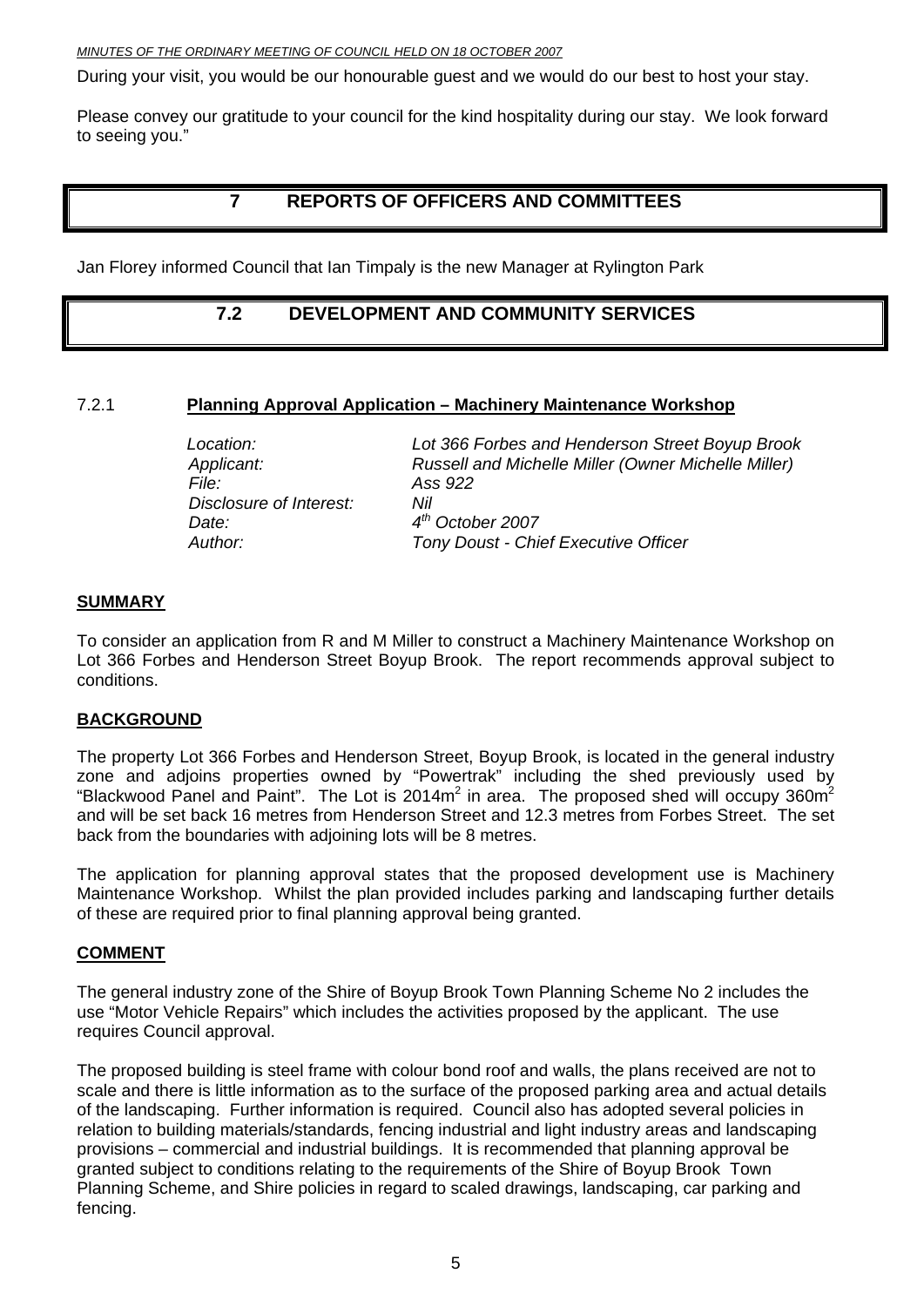#### **CONSULTATION**

Nil

#### **STATUTORY ENVIRONMENT**

Shire of Boyup Brook Town Planning Scheme No 2.

#### 5.5 OTHER ZONES

Council's general objectives are set out hereunder for the following zones:

- i) Commercial Zone
- ii) Light Industrial Zone
- iii) General Industrial Zone

The minimum development standards set out in Table 2 of this Scheme shall apply to all development within these zones.

- 5.5.3 General Industrial Zone The General Industrial Zone is intended primarily to provide for industrial development which would be obtrusive in, or detrimental to the amenity of, the Light Industrial Zone.
- 5.7 CORNER LOT SETBACKS

Except where the provisions of the Residential Planning Codes apply, where a site has more than one street frontage the Council may determine which shall be regarded as the front for the purpose of the setbacks prescribed in Table No.2 and may permit the observance of setbacks of one half of those specified in respect of the other street frontages.

#### **TABLE NO. 2 – MINIMUM DEVELOPMENT STANDARDS**

| <b>ZONE</b>        | <b>MINIMUM</b><br>LOT | <b>MINIMUM</b><br><b>FRONTAGE</b> | <b>MINIMUM SETBACKS</b> |             |     | <b>REMARKS</b>                                                |
|--------------------|-----------------------|-----------------------------------|-------------------------|-------------|-----|---------------------------------------------------------------|
|                    | <b>SIZE</b>           |                                   | <b>FRONT</b>            | <b>SIDE</b> |     |                                                               |
| Commercial         |                       | 5m                                | Nil                     | Nil         | Nil | Setbacks as per Building<br>Code of Australia                 |
| Light Industrial   | 1,000 $m^2$           |                                   | 5                       |             |     | Fencing and Land-<br>scaping as per Council's<br>requirements |
| General Industrial | $2,000m^2$            |                                   | 11                      | 10          | 5   | Fencing and Land-<br>scaping as per Council's<br>requirements |

#### **OTHER ZONES (CLAUSE 5.5)**

#### 5.8 TRAFFIC ENTRANCES

The Council, where it considers it desirable, and in the interests of traffic safety, may direct the owner of any lot to provide such additional access as it requires.

- 5.10 CAR PARKING
- 5.10.1 The number of car parking spaces to be provided for specific development shall be in accordance with Table 3. Where development is not specified in Table 3 the Council shall determine the parking standard.
- 5.10.2 Except for car parking spaces required for residential purposes, car parking must be provided pursuant to the provisions of this Scheme and shall be laid out and constructed generally in accordance with the parking layouts depicted in Schedule 6. Where the angles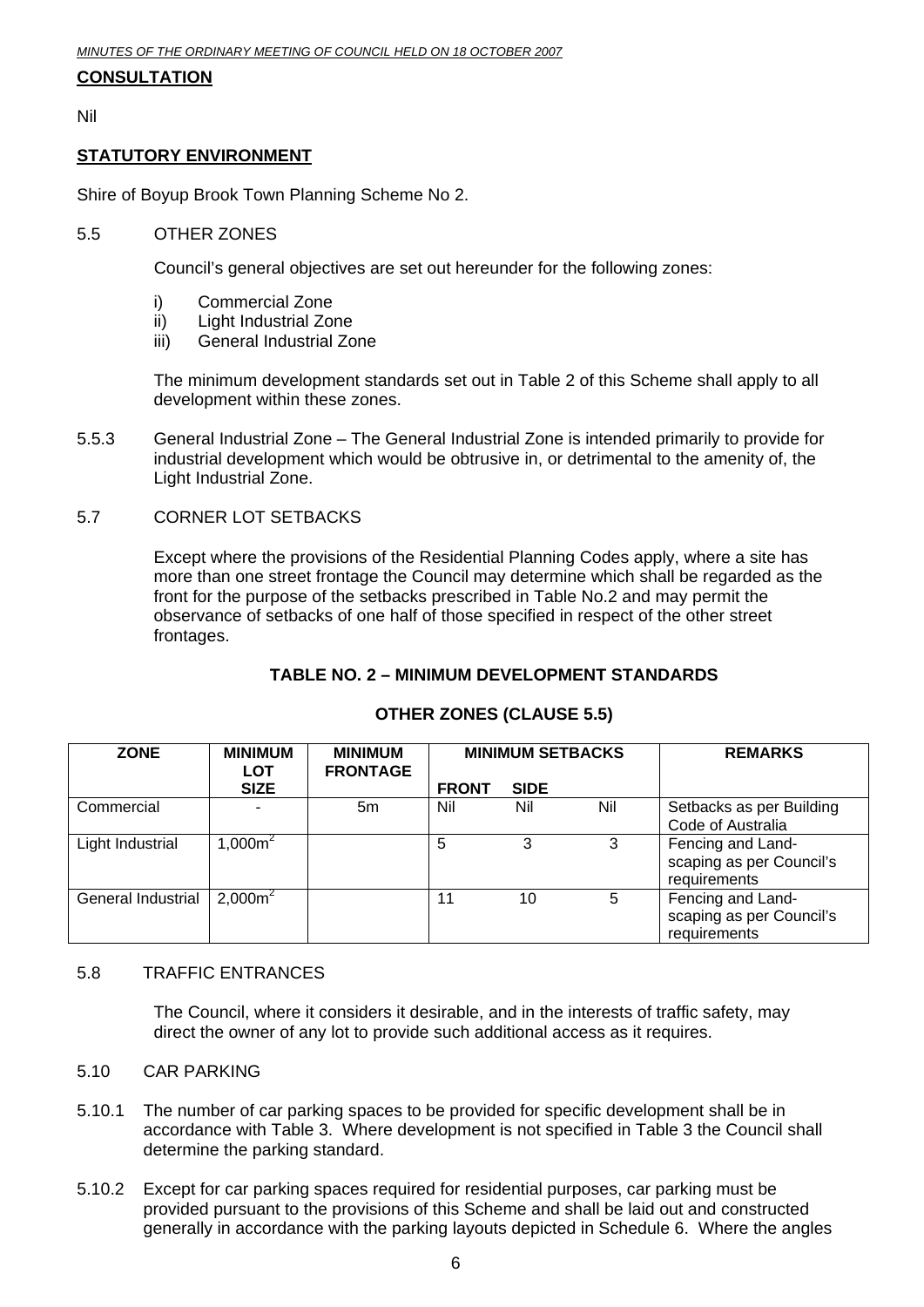of proposed car parking vary from Schedule 6, Council may determine the width of the maneuvering aisle which in no case shall be less than four metres.

- 5.10.3 Car parking bays shall be capable of use independently of each other.
- 5.10.4 All driveways and parking areas shall be constructed to Council's satisfaction with appropriate measures for drainage and disposal of surface water.

| <b>Development</b>            | <b>Minimum Number of Spaces</b>                                                            |
|-------------------------------|--------------------------------------------------------------------------------------------|
| <b>Attached House</b>         | 2 spaces per dwelling                                                                      |
| Caravan Park                  | 1.25 spaces per unit, bay or tent site                                                     |
| <b>Child Care Centre</b>      | 1 space per employee plus 2 extra spaces for<br>the picking up and setting down of persons |
| <b>Consulting Rooms</b>       | 3 spaces per practitioner                                                                  |
| <b>Grouped Dwelling</b>       | 2 spaces per dwelling                                                                      |
| Hospital                      | 1 space per patient and bed                                                                |
| Hotel                         | 1 space per bedroom plus 1 space per $25m^2$ of<br>retail floor area                       |
| Office                        | 1 space per 30m <sup>2</sup> gross floor area                                              |
| Place of Assembly             | 1 space per 4 persons accommodated                                                         |
| Public Worship                | 1 space per 4 persons accommodated                                                         |
| Restaurant                    | 1 space per $25m^2$ of retail floor area                                                   |
| <b>Retail Nursery</b>         | 1 space per $100m^2$ of gross floor area                                                   |
| <b>Service Station</b>        | 2 spaces per service bay                                                                   |
| Shop                          | 1 space per $25m^2$ of retail floor area                                                   |
| Single House                  | 2 spaces                                                                                   |
| <b>Tavern</b>                 | 1 space per 25m <sup>2</sup> of retail floor area                                          |
| <b>Vehicle Sales Premises</b> | 1 space per 200m <sup>2</sup> of site area                                                 |
| Warehouse                     | 1 space per $100m^2$ of gross floor space                                                  |
| Workshop                      | 1 space per $100m^2$ of gross floor space                                                  |
|                               |                                                                                            |

#### **TABLE NO.3 – CAR PARKING REQUIREMENTS**

#### 5.12 NUISANCE

No land, building or appliance shall be used in such a manner as to permit the escape of smoke, dust, fumes, odour, noise, vibration or waste products in such quantity or extent, or in such a manner as, in the opinion of the Council, will create, or be a nuisance to, any inhabitant or to traffic or persons using roads in the vicinity.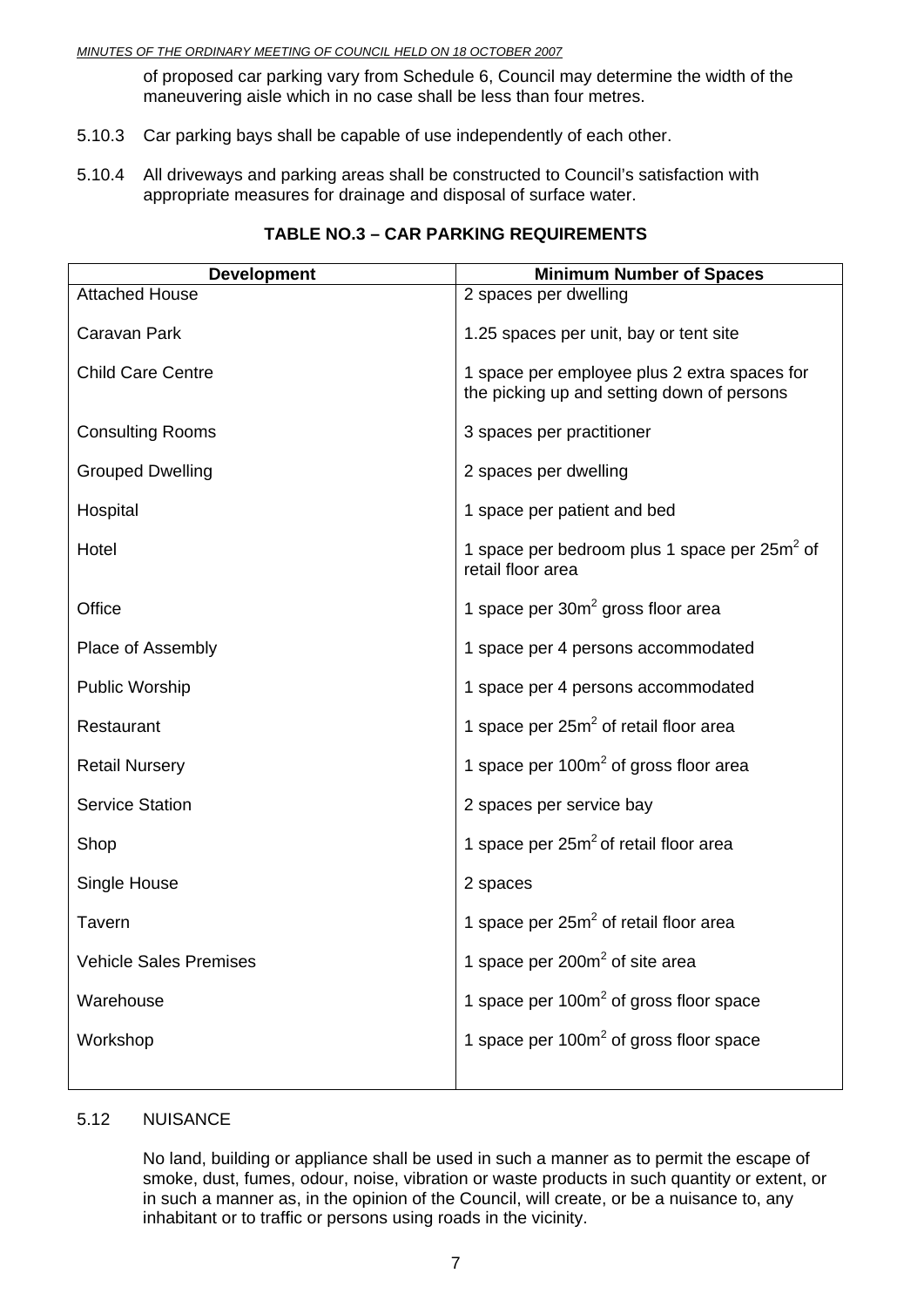#### 5.13 LANDSCAPING

Landscaping shall be undertaken and maintained to Council's satisfaction for all development unless, in the opinion of the Council, such landscaping is considered unnecessary. Such landscaping shall generally be located in such positions on a site or sites so as to enhance the appearance of any development or screen from view any parking area, open storage area, drying areas and any other space which, by virtue of its use, is likely to detract from the visual amenity of the surrounding area.

#### **POLICY IMPLICATIONS**

The Council has adopted the following policies.

#### **BUILDING MATERIALS STANDARDS IN INDUSTRIAL & LIGHT INDUSTRIAL AREAS**

#### *Objective*

To determine the minimum standard of building materials relating to the development of workshops and other associated outbuildings in the 'Industrial' and 'Light Industrial' zones.

#### *Statement*

In order to maintain consistency in considering developments with the 'Industrial' and 'Light Industrial' zones for future planning applications, the Council will require compliance with the following provisions.

The minimum standard of building materials to be used in the construction of roofs on buildings, workshops and any associated outbuildings in the 'Industrial' and 'Light Industrial' zones shall be:-

- corrugated iron
- zincalume
- colorbond

In relation to external walls, consideration will be given to the use of the following materials subject to a planning application being forwarded to Council:-

- Concrete
- Brick
- **Stone**
- Rammed earth

#### **LANDSCAPING PROVISIONS – COMMERCIAL AND INDUSTRIAL BUILDINGS**

#### *Objective*

To ensure the appearance of commercial and industrial zones is improved or maintained to a minimum standard.

#### *Statement*

That planning applications for development of commercial or industrial sites, landscaping 5% of the lot in keeping with surrounding adjacent areas, to the satisfaction of the Council within one year of completion of the building, be included as a condition of approval of the application.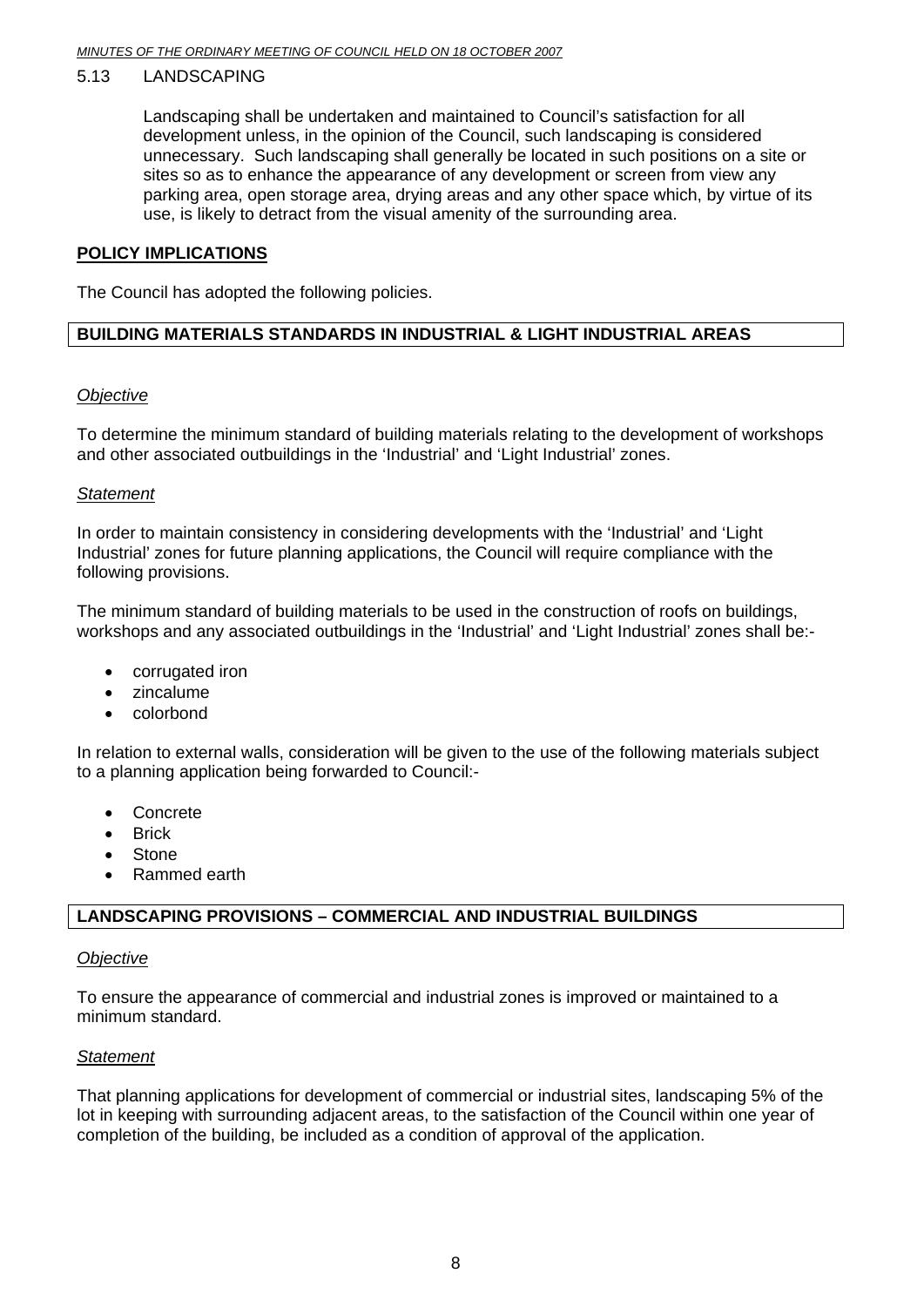#### **FENCING IN INDUSTRIAL AND LIGHT INDUSTRIAL AREAS**

#### **Objective**

To determine the requirements and standards relating to the development of boundary fencing in the 'Industrial' and 'Light Industrial' zones.

#### *Statement*

Fencing of all property boundaries shall be required as a condition of planning approval for developments within the 'Industrial' and 'Light Industrial' zones.

The standard of this fencing shall be a 2.1 metre link mesh security fencing with three barbs on top of the mesh and galvanized posts and shall also comply with the shire's Fencing Local Laws.

Any alterations to these requirements shall be subject to a planning application being forwarded to the Council for consideration.

#### **FINANCIAL IMPLICATIONS**

Nil

#### **STRATEGIC IMPLICATIONS**

Nil

#### **VOTING REQUIREMENTS**

Simple Majority

#### **COUNCIL DECISION AND OFFICER RECOMMENDATION**

#### **MOVED:** Cr Moir **SECONDED:** Cr Piper

**That the planning application submitted by Russell and Michelle Miller to develop a colour bond machinery maintenance workshop on Lot 366 Forbes and Henderson Street Boyup Brook, be approved subject to the applicant complying with the following conditions and providing the additional information required:-** 

- **1. A scaled site plan not less than 1:500 being provided including details of parking and landscape.**
- **2. Providing details of the parking requirements/layout as per the requirements of clause 5.10 of the Shire of Boyup Brook Town Planning Scheme No. 2.**
- **3. Details of landscaping including layout and plants to be used, for the approval of the Chief Executive Officer.**
- **4. Details of any fencing to be erected.**

**The applicant be advised that formal planning approval will not be granted until the conditions/requirements as outlined in items 1 to 4 above have been complied with**.

 **CARRIED 6/0**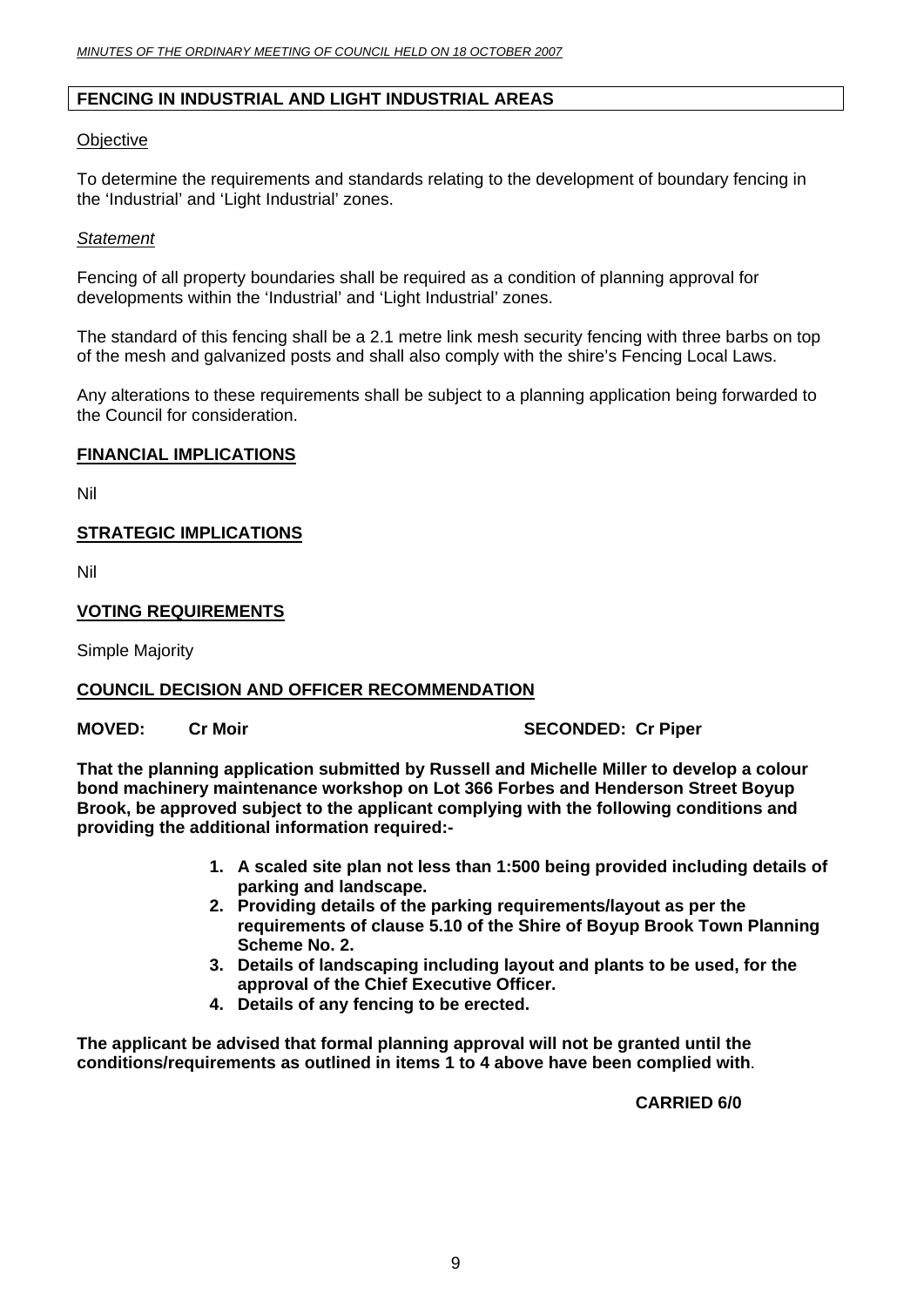#### <span id="page-9-0"></span>7.2.2 **Sheep Saleyards – Boyup Brook**

*Applicant: Mead Transport File: Ass1993 Disclosure of Interest: Nil Date: 4th October 2007* 

 *Location: Reserve 33552 Boyup Brook Bridgetown Road*  **Tony Doust, Chief Executive Officer** 

#### **SUMMARY**

To consider a request from Mead Transport and others to retain the Sheep Saleyards on reserve 33552 Boyup Brook. The report recommends that action be taken to allow this matter to be given further consideration.

#### **BACKGROUND**

The future of the Sheep Saleyards in Boyup Brook was raised with the Council on 21<sup>st</sup> June 2007, following advice from the Western Australian Livestock Salesmen's Association that sales would no longer be held at this complex. The following report was presented to Council on 21/06/07:-

"The saleyard complex on Reserve 33552 was established in 1975. The complex was constructed primarily by the use of loan funds raised by the Shire and repaid by the Wesfarmers, Elders and Western Livestock (agents). One of the conditions of the lease is that provided no monies are owing in respect amounts owed by the Lessee to the Lessor, the Lessee at the expiration of the lease are within their rights to take, remove and carry away from the property all buildings, fixtures, plant, machinery and other items. All loans raised have been repaid including interest. The lease expired in 1996 and despite several attempts the same has not been renewed.

It would appear that from this date until the present time the Agents have not paid any lease payment or rates as per the expired lease in 1996 although the use has continued as per the past practice.

The annual rent under the expired lease was \$200.00 and rates were based on a valuation of \$4000 UV (Minimum rate would apply).

The Chief Executive Officer up until a letter (in italics below) was received from the Western Australian Livestock Salesmen's Association (WALSA) on 22<sup>nd</sup> May 2007 has been following up the position of the lease and possible recovery of back rentals and rates with the Shire's solicitors Slee Anderson and Pidgeon, Bunbury.

*"The Western Australian Livestock Salesmen's Association have been concerned with the lack of buying trade support for the Boyup Brook sheep sales. This lack of buying support from processors has reflected in the prices received by producers.* 

*We have considered the various options in an effort to retain sheep sales in Boyup Brook but have not been able to develop a viable alternative.* 

*At a WALSA meeting held on 15th of May it was decided to discontinue holding sheep sales in Boyup Brook.* 

*As we will have no future use for the yards we believe our first consideration is to offer the yards to the Shire of Boyup Brook at no cost.* 

*Should the Shire accept the yards, we understand that we would have no future claim on the yards and that we would also not incur any future cost associated with the yards or the services supplied to the site."*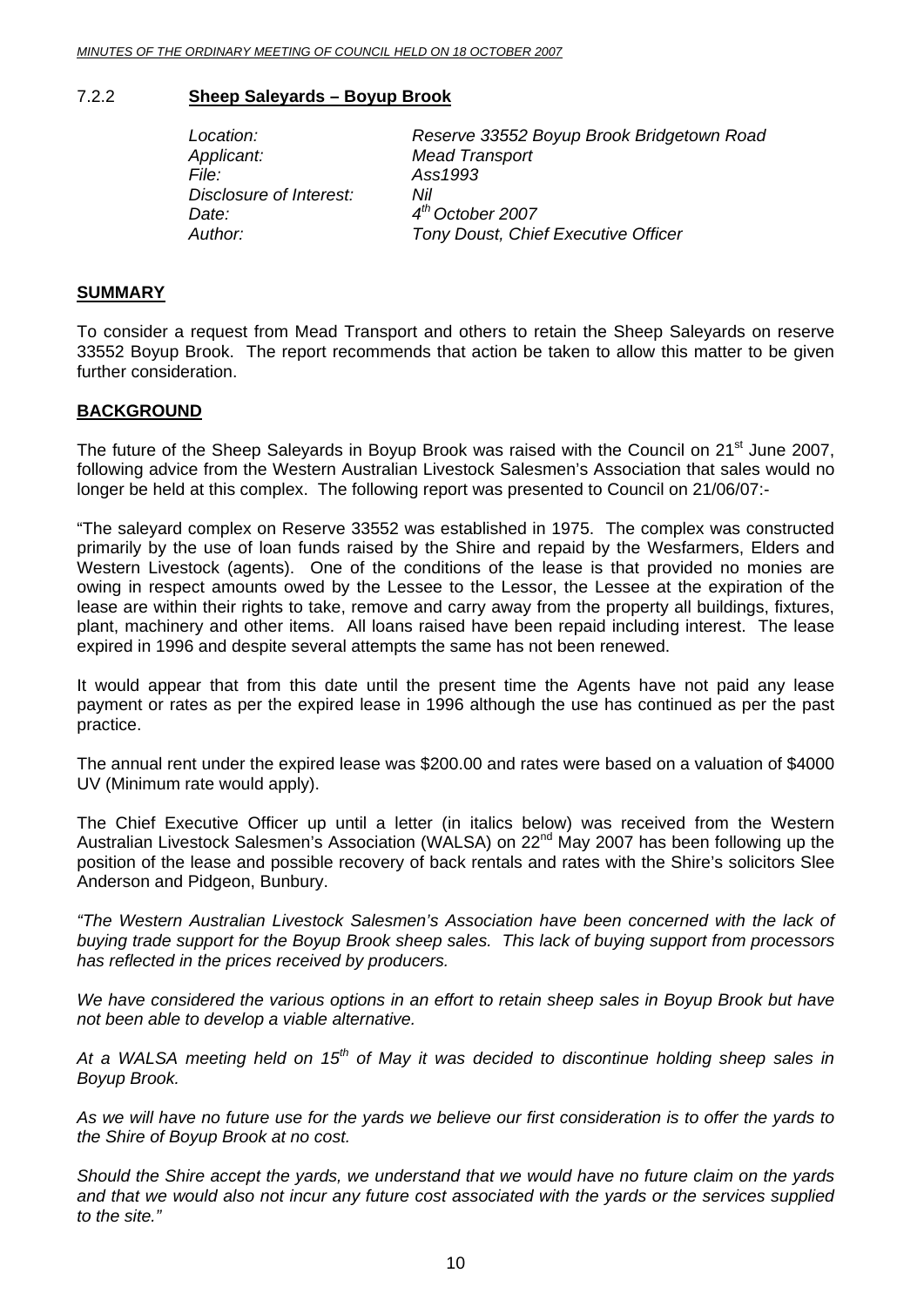The Council has several options that it may wish to pursue as a result of the WALSA decision.

- Option (1) Take over the yards and continue to operate the facility with all costs and income being paid and received by the Shire. Whilst this will provide a selling facility the problem of attracting agents and buyers to use the yards will remain. Annual expenditure will require the facilities to be maintained at a level to ensure exposure to liability is limited. This cost may be significant with very little income being received.
- Option (2) Agree to take over the facility as is and remove the building structures and clean up the site. This cost may be significant and the income obtained from the sale of any materials salvaged minimal. It must bear in mind that the area will need to be cleaned in a manner that will ensure any future liability is kept to an absolute minimum.
- Option (3) Advise the West Australian Livestock Association that the Council does not wish to accept the yards and request that the site be cleaned up and left in a condition that meets the requirements of the Shire. In addition request that the past rental and rate payments be made as per the previous lease agreement from the date the lease expired, as the agents have continued to use the facilities as per the conditions that appear in the lease.

As previously mentioned the land is contained with a reserve, is vested in the Shire for the purposes of stock saleyards. The Shire has the power to lease the Reserve for any term not exceeding (21) years, however this is subject to the approval of the Minister. Any other use that Stock Saleyards would require a change in vesting order.

The land is zoned rural and any other use would need to be compatible with the adjoining rural land, parkland/water Reserve and unallocated crown land. It is not proposed that alternative uses be considered until the arrangements with the Agents and cleaning up of the site has been completed.

Council on the  $21^{st}$  June 2007 resolved (8/0):-

- 1. "That the Western Australian Livestock Salesmen's Association be advised that the Council does not wish to accept the sale yard improvements and they be requested to remove the improvements, level the site and clean up the area to the Shire's satisfaction.
- 2. That the Western Australian Livestock Salesmen's Association be sent an account for the annual lease of the saleyards and rates based on the UV in the expired lease, for the period 1996 to the present year. The Association be advised that as the use of the Saleyards Reserve has been continued as per the past lease by the agents, that the charge is considered to be appropriate, albeit there is not formal lease document."

The Chief Executive Officer advised WALSA of the Councils decision and received a further letter from them on the  $2^{nd}$  August 2007. This letter was considered by Council at its meeting on 16<sup>th</sup> August 2007.

"We thank you for considering this proposal and your prompt reply. We accept the Council resolution that the Council does not wish to accept the sale yard improvements and request that as they will no longer be used, we remove them.

We have discussed the best action and as a result will be advertising the yards for sale and removal, the site cleaned and leveled. The existing buildings and improvements will be removed including the truck wash.

We have advised K & B Mead of this process and that they will no longer be able to use the yards as a depot and that the truck wash facility will be removed.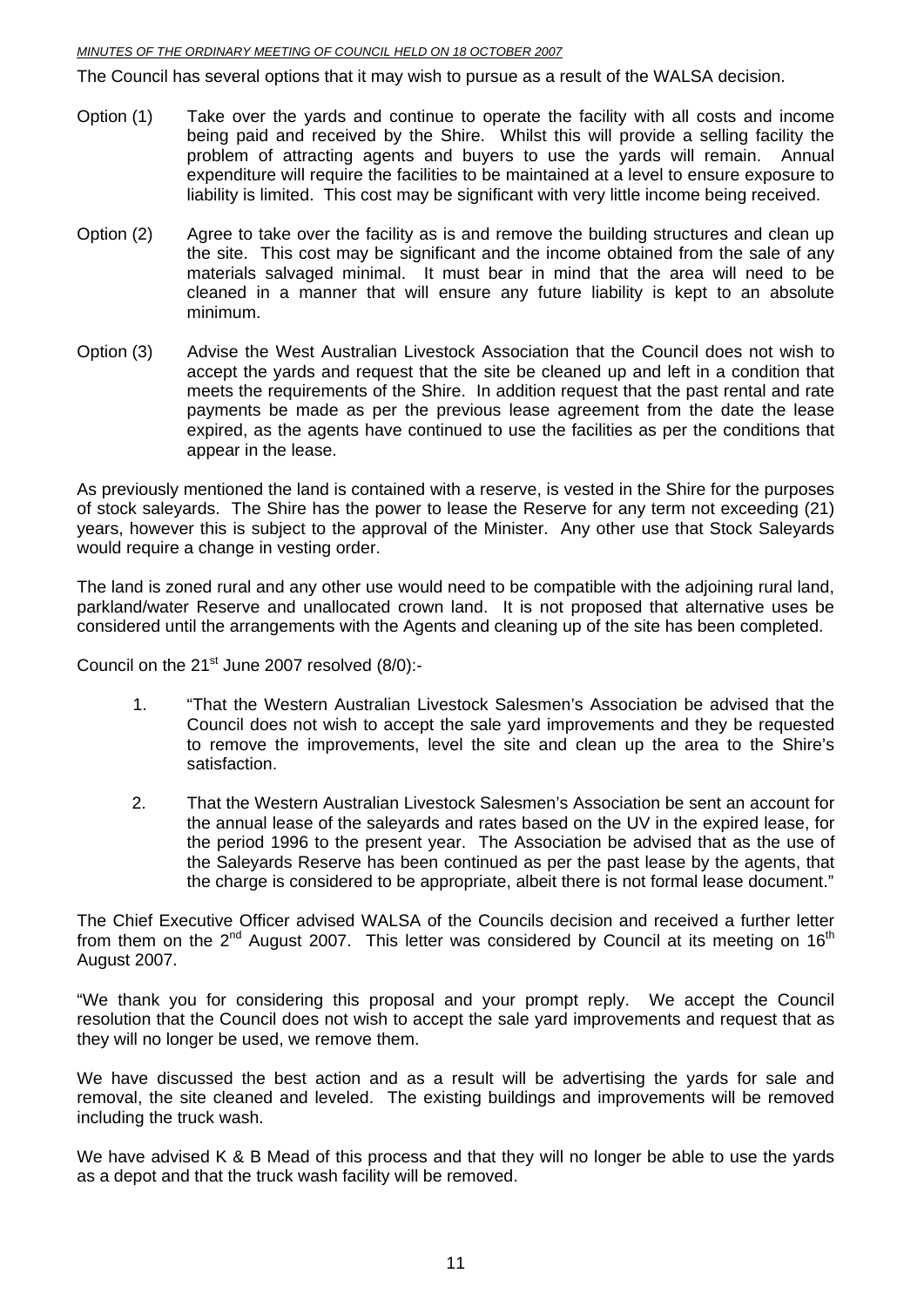We also discussed item two, with regard to the original lease, that the term of the lease expired in 1996 and of our failure to renew it. We would apologies for this extended period of operating without the renewal of this formal agreement but none of the present members of WALSA were aware of this information until recently.

We would appreciate the Council considering a payment of \$3,500 for the period we have occupied the site without a lease and paying the annual fee.

We hope these actions we intend to initiate immediately will be acceptable to the Council".

Council Resolved on 16<sup>th</sup> August 2007:-

That the Chief Executive Officer advise the Western Australian Livestock Salesmen's Association that Council accepts their offer of \$3500 as payment in lieu of any outstanding lease and annual fees and that the improvements be removed and site cleaned/leveled by 31<sup>st</sup> December 2007.

WALSA were advised of the Councils decision on 20<sup>th</sup> August 2007.

The following letter was from Mead Transport on 19<sup>th</sup> September 2007.

"I am writing to you in regards to the motion passed at the last council meeting to finalise your agreement with the Western Australian Livestock Salesmen's Association and demolish the Boyup Brook Sale Yards by 31<sup>st</sup> December 2007.

When carting stock we are constantly picking up sheep from the Boyup Brook saleyards, as to pick up small lines of sheep from small farms around the district is not cost effective and often not possible due to the loading facilities on these properties. We believe the saleyards are an important piece of infrastructure for Boyup Brook and something that shouldn't be lost without proper consultation with local farmers or without an alternative put into place. We also make use of the truck wash bay located at the saleyards and pay the cost of water used there. This is also an important piece of infrastructure as keeping the stock creates clean avoids the risk of spreading disease and infection.

We have had many phone calls from local farmers and stock agents complaining about the closure of the yards and worried about what will happen once they are demolished, we have asked them to direct their complaints to the Shire but I'm unsure as to whether this has happened.

From what we have been told we believe the land the saleyards are located on is zoned as a special reserve for saleyard use so currently cannot be used for anything else. What we would like to propose is to lease the saleyards off the Shire and therefore take on the responsibility of maintaining the saleyards, including spraying weeds, upkeep of gates and railings and continuing to pay for water used in the truck wash bay."

Letters have also been received from GA & JM Harris and JH Imrie supporting the retention of the yards or portion thereof for the purpose of holding pens. The Chief Executive Officer is also aware that there is a petition circulating the district for the retention of these facilities.

#### **COMMENT**

Council when considering this matter needs to consider the following:-

- 1. The Land is a reserve vested in the Shire for the purposes of "Stock Saleyards". Any other use including "Holding Pens", "Transit Yards" etc will require an amendment to the existing purpose and approval of the DPI State Land Services Section.
- 2. The existing improvements are not the property of the Shire, although they were offered to Council by WALSA at no cost. If the Council decides to reconsider this and accept ownership then it will also be responsible for the ongoing maintenance, replacement and or removal, if the yards are not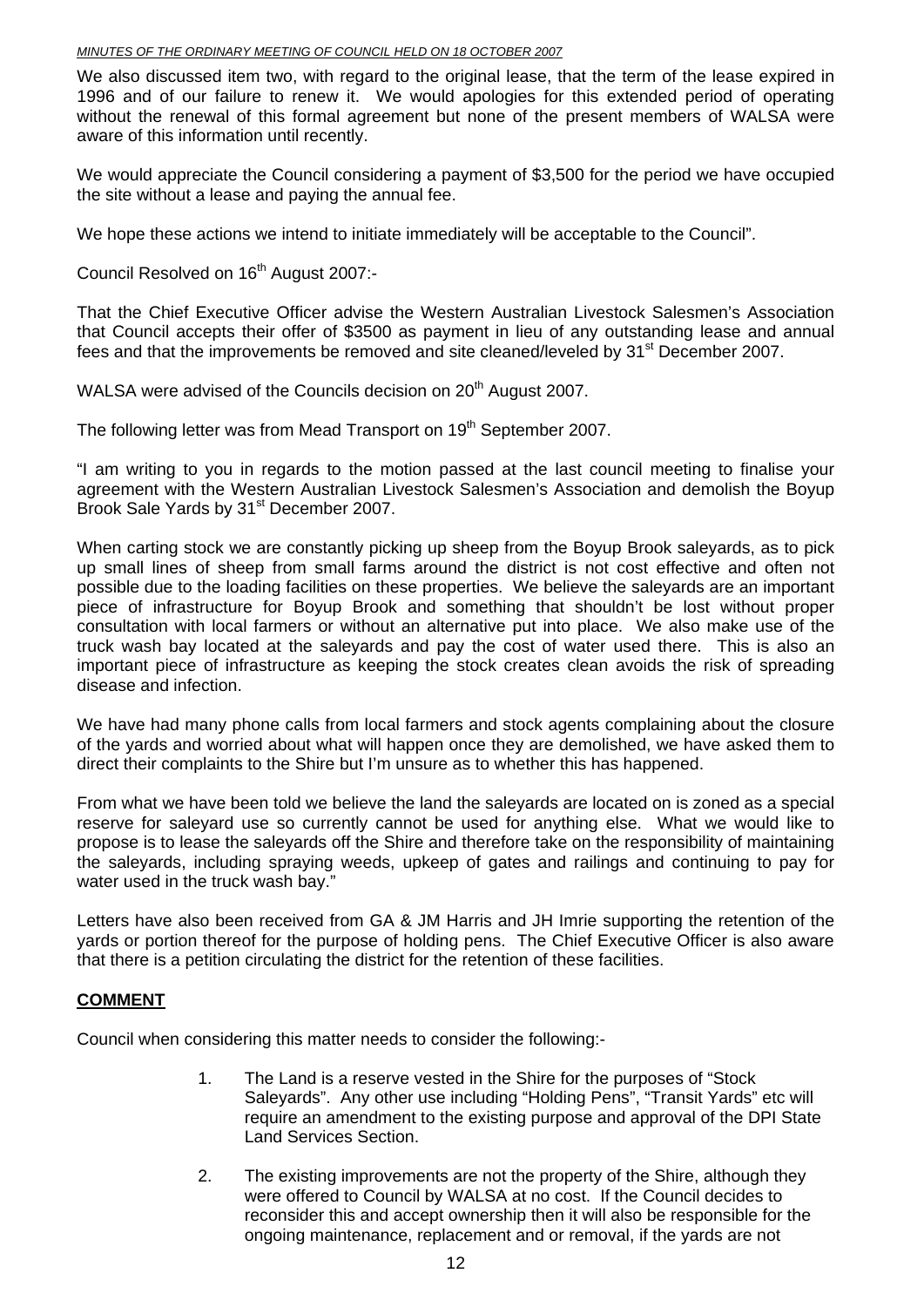required at sometime in the future. It is very difficult to estimate the costs that would follow the acceptance of the responsibility for ownership of the improvements. There are no funds in the existing budget for this purpose and provision would need to be made in future budgets for the outgoings associated with ownership.

- 3. Any proposal to lease the reserve to an external person or body would require consideration of a number of matters including:
	- a) Disposal of land as per the requirements of section 3.58 of the Local Government Act 1995 i.e. public auction, tender or private treaty (subject to conditions)
	- b) Approval of DPI to change the purpose of the Reserve and approval of the Minister for the Shire to lease the reserve for a person/body up to (21) years.
	- c) WALSA agreeing to transfer the improvements to an external person or body.
	- d) Any lease agreement would need to incorporate provisions relating to:-
		- (i) The use being restricted to the yards/land being used only for the purposes of "Stockholding Yards" or "Stock Transit Yards" and "vehicle wash down facilities" and no storage of vehicles or machinery.
		- (ii) Liability insurance of a minimum of \$10 million in joint names, to cover both the lessee and the Shire against any potential damage claims.
		- (iii) Clear responsibility of the lessee for the ownership of the improvements, maintenance and removal at the conclusion of any lease period.
		- (iv) A bond or bank guarantee to provide the Shire with the ability to undertake any requirements/responsibilities under any lease arrangement should the lessee fail to comply with the requirements.
		- (v) The Lessee being responsible for environmental control/requirements e.g. disease/infection, weed control/ eradication, overflow of effluent from the reserve drainage sump to adjoining lands and health issues arising.
		- (vi) The Lessee being responsible for compliance with any requirements of the Department of Agriculture for stock movements and National Livestock Identification System including a Property Identification Code (P.I.C)
		- (vii) The Lessee being responsible for compliance with the annual welfare legislation requirements and or practices.
		- (viii) The Lessee being responsible for payment of annual lease, rates and any other outgoings associated with the land (reserve) and its use.

As the Council has made a decision to request Western Australian Livestock Salesmen's Association to remove the existing improvements by 31<sup>st</sup> December 2007, the Chief Executive Officer has verbally requested the Secretary of Western Australian Livestock Salesmen's Association to hold action in abeyance given the matters now being raised by the community.

If Council wishes to consider any alternatives to the existing decision Council will need to rescind its decisions made on the 21<sup>st</sup> June 2007 and 16<sup>th</sup> August 2007 that the improvements be removed and site cleared and leveled.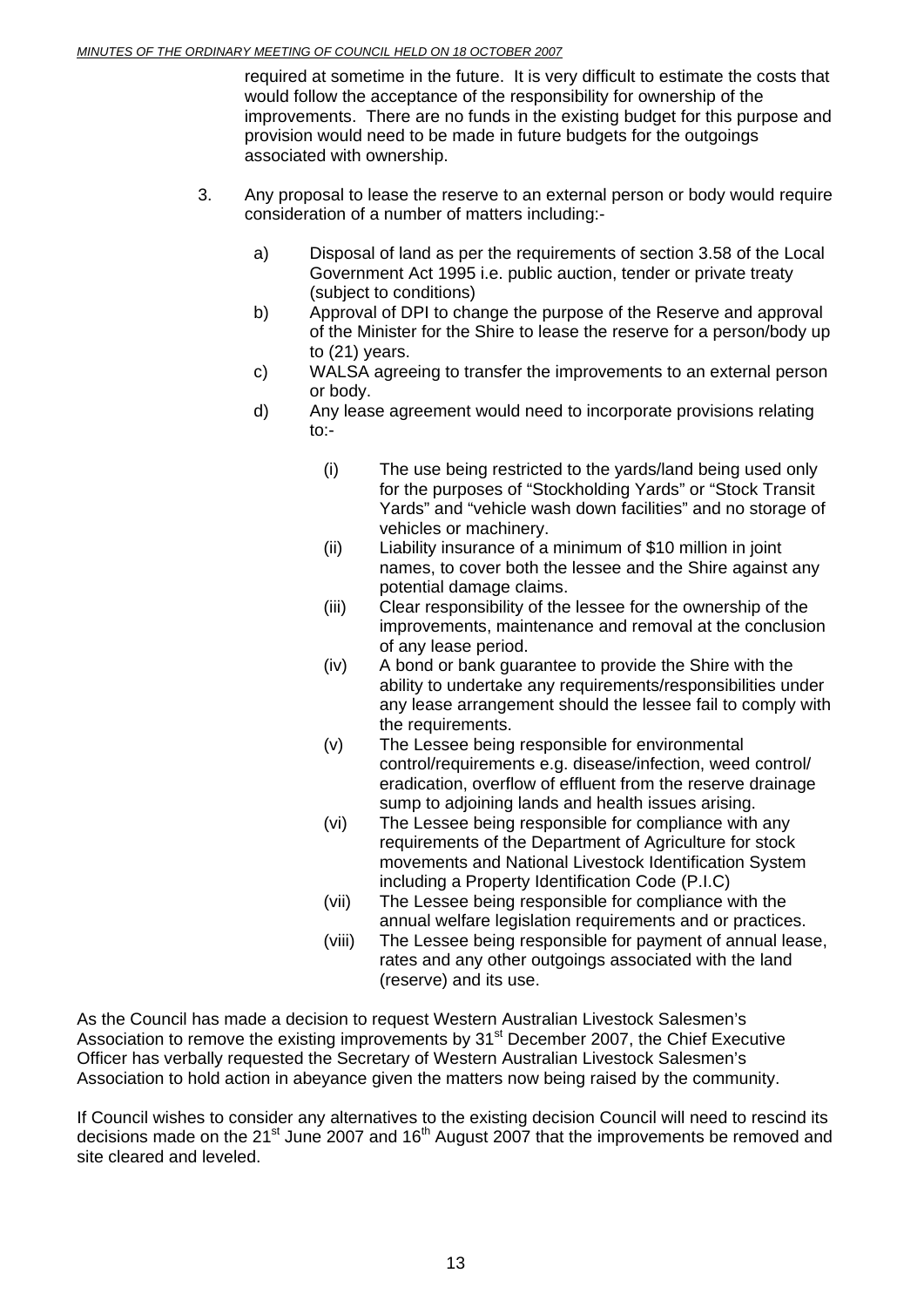#### **CONSULTATION**

Western Australian Livestock Salesmen's Association

#### **STATUTORY ENVIRONMENT**

Local Government Act 1995 – Section 3.58 disposal of land, Section 5.25(e) Rescission of motions. Shire of Boyup Brook Town Planning Scheme No 2 – use and zoning of land. Land Administration Act 1997 – Reserve vesting/management order purpose and power to lease.

#### **POLICY IMPLICATIONS**

Nil

#### **FINANCIAL IMPLICATIONS**

Officer time for the preparation of documents relating to the alternative use of the reserve for holding yards. Costs associated with the option for the Shire to take responsibility for the improvements and ongoing maintenance have not been assessed. If this option is to proceed with costs will need to be determined and presented to Council.

#### **STRATEGIC IMPLICATIONS**

The provision of a holding yard facility will be of benefit farming with small number of sheep.

#### **VOTING REQUIREMENTS**

Any rescission Motion – Absolute Majority Other Motions – Simple Majority

#### **OFFICER RECOMMENDATION**

- **1. The Chief Executive Officer advise Meads Transport of the requirements outlined in the comment section of this report, including the likely conditions that would apply to any lease of the reserve, and request a written undertaking that they would be prepared to meet these requirements, if the Council decided to request WALSA not to proceed with the removal of the improvements.**
- **2. The Chief Executive Officer formally request the Western Australian Livestock Salesmen's Association to hold any action on the removal of the improvements until a decision has been made on the possible retention of all or part of the facilities for the purpose of "Holding Yards" and or "Transit Yards"**

#### **MOVED:** Cr Florey **SECONDED:** Cr Oversby

**That the Council move into a committee of the whole under clause 15.6 of the Standing Orders, Local Law No.1 to allow members free discussion on the matter.** 

 **CARRIED 6/0** 

**MOVED:** Cr Oversby SECONDED: Cr Florey

**That the Council moves out of committee of the whole under clause 15.6 of the Standing Orders, Local Law No.1.** 

 **CARRIED 6/0**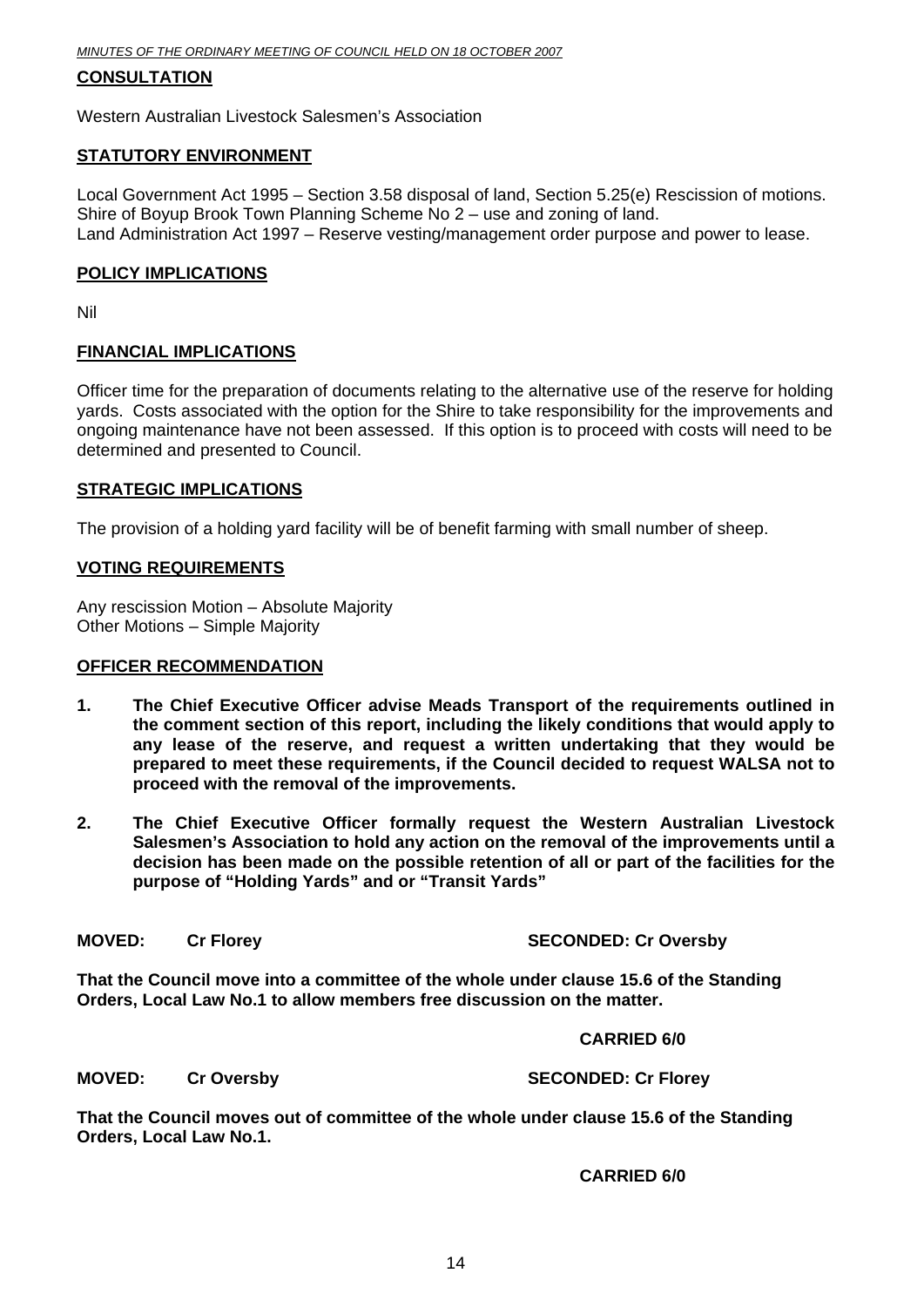#### <span id="page-14-0"></span>**COUNCIL DECISION**

#### **MOVED:** Cr Moir **SECONDED: Cr Oversby Cr Oversby**

- **1. The Chief Executive Officer advise Meads Transport of the requirements outlined in the comment section of this report, including the likely conditions that would apply to any lease of the reserve, and request a written undertaking that they would be prepared to meet these requirements, if the Council decided to request WALSA not to proceed with the removal of the improvements.**
- **2. The Chief Executive Officer formally request the Western Australian Livestock Salesmen's Association to hold any action on the removal of the improvements until a decision has been made on the possible retention of all or part of the facilities for the purpose of "Holding Yards" and or "Transit Yards"**
- **3. The Shire endeavour to facilitate an outcome for the benefit of the community and private interests.**

**CARRIED 6/0**

#### 7.2.3 **Boyup Brook St John Ambulance Association - Service and Financial Assistance**

| Location:                   | Shire of Boyup Brook                             |
|-----------------------------|--------------------------------------------------|
| Applicant:                  | <b>Boyup Brook St John Ambulance Association</b> |
| File:                       | CR/31/007                                        |
| Disclosure of Interest: Nil |                                                  |
| Date:                       | $9th$ October 2007                               |
| Author:                     | Tony Doust, Chief Executive Officer              |

#### **SUMMARY**

To consider the existing arrangements with the Boyup Brook St John Ambulance Association, including the cover provided for the Shire residents, financial contribution by the Shire and the accountability requirements. The report recommends that the condition of Shire funding be reviewed to require greater accountability.

#### **BACKGROUND**

The matter of the existing arrangement was discussed with representatives of the Boyup Brook St John's Ambulance (BBSJAA) at the Council briefing session held on 19<sup>th</sup> October 2006. There is no record of any action arising from this meeting/discussion.

The Chief Executive Officer wrote to the BBSJAA on the 22<sup>nd</sup> March 2007:-

"A recent review of our financial records revealed that your Association has not been paid the \$16,000 funding allocated by the Council for the year 2006/07. Would you please provide a tax invoice for this amount together with a copy of your audited financial statements for the year 2005/06.

On receipt of the above, arrangements will be made to pay this amount to your association.

Given the Shire's annual contribution, I would also like to raise with you the need to have a formal agreement between the Shire and your Association outlining the cover, arrangements and procedures that apply to the Ambulance service for residents of the Boyup Brook. Having received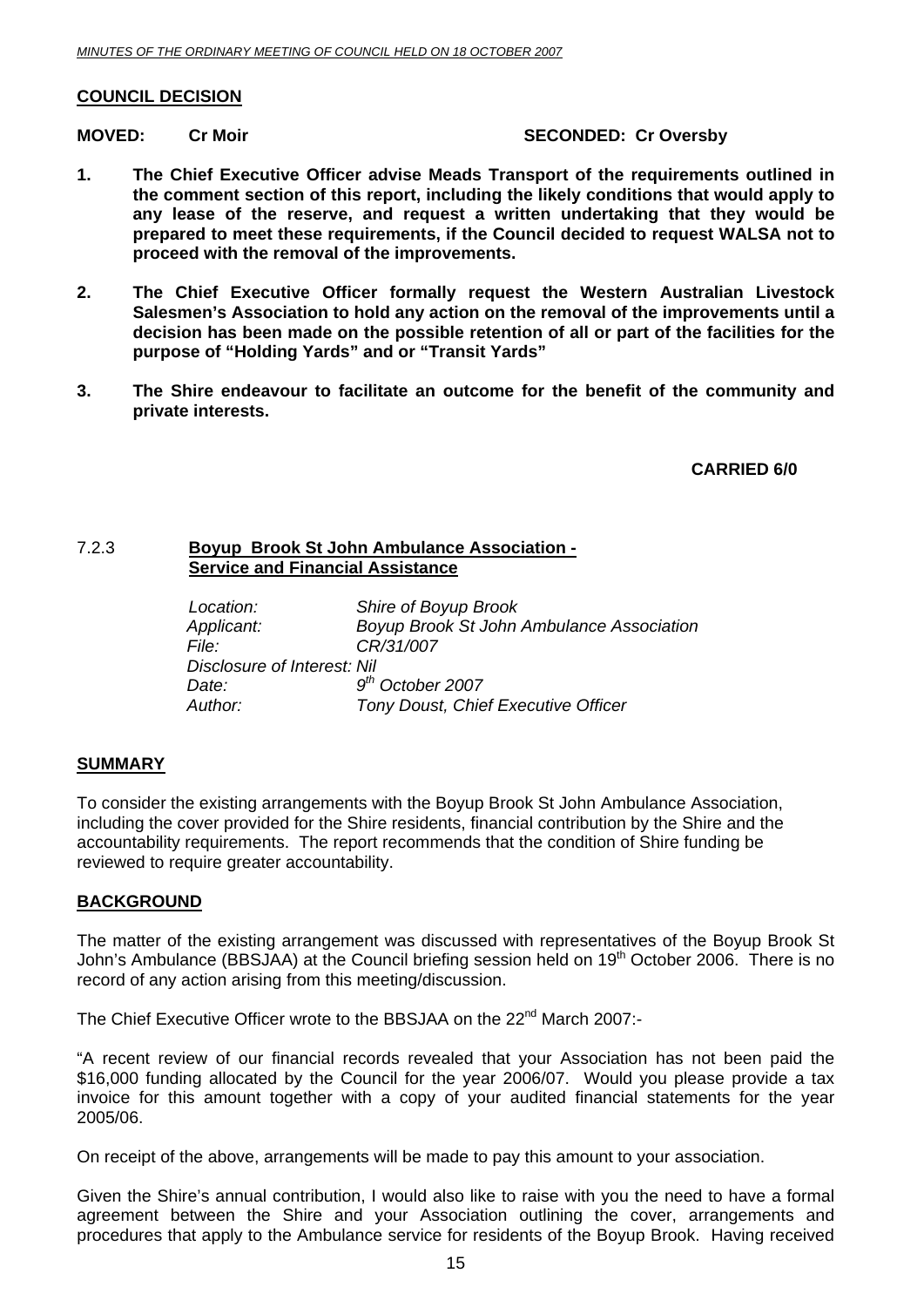enquiries during the past four months as to what the service covers, I feel it is important that both the association and the Shire have a clear understanding what arrangements exist for the residents of Boyup Brook, and that the same response is given at all times. Your comments on this suggestion will be appreciated.

With regard to the level of funding for 2007/08, I would appreciate your submission by  $28<sup>th</sup>$  April 2007 for consideration during the preparation of the 2007/08 budget."

The Chief Executive Officer subsequently met with the President and Secretary of BBSJAA to discuss the matters raised in the letter send on 22<sup>nd</sup> March 2007. The Secretary of BBSJAA advised the Chief Executive Officer accordingly:-

"As discussed at our meeting yesterday, I have attempted to clarify the coverage offered by SJAA Boyup Brook to Boyup Brook Shire residents, so that this information can be made freely available by the Shire.

As you know, every year the Boyup Brook Shire collects monies on behalf of Boyup Brook SJAA and this money covers the cost of emergency pick-ups for all residents, anywhere in Australia, and their delivery to the nearest public hospital.

Once a patient has been taken to the nearest public hospital, should they need to be transferred to another public hospital, this cost is covered by the hospital. So if a resident is treated by the public health system, they will not incur any charges for transfer fees whatsoever.

However if a resident *chooses* to be sent to a *private* hospital, they will be held personally liable for the cost of their transfer. If they have private health insurance which includes full ambulance cover, the cost of their transfer should be covered. If however they do not have ambulance cover included in their policy, they will have to pay for the transfer themselves.

This change in charging has resulted because of restructuring within the public health system and the South West Area Health Service and does not affect the services offered by SJAA Boyup Brook in any other way. Our volunteer officers still offer emergency transportation to all Boyup Brook residents 24 hours a day, seven days a week.

Therefore I would recommend that all residents who have private health cover ensure that they take out optional ambulance coverage with their benefit fund provider.

As also discussed at our meeting yesterday, I am unfortunately not able to provide copies of our audited financial documents for Shire perusal. SJAA Head Office policy has changed and now prohibits disclosure of financial documents to anyone other than Sub Centre Committee members and their chosen auditor. I would however like to assure you that our financial dealings are scrutinized yearly by both an independent auditor and also by Head Office.

We are however able to let you know that we have recently spent approximately \$80,000 on our new Mercedes Ambulance, thanks to a Lottery West grant and local fundraising which provided the remaining \$55,000. We are also considering the purchase of another ambulance as our second vehicle is now well past its use-by date and unfortunately the parts have become obsolete.

We also hope to purchase two new ZOLL defibrillators shortly, which will cost us a further \$25,000 as our current HeartStart machines cannot be upgraded."

The Chief Executive Officer responded advising the BBSJAA accordingly:-

"The information you have provided about the cover / service offered by St John Ambulance Association Boyup Brook Sub Centre, to the residents of Boyup Brook will be included in a notice to be circulated by the Shire.

With regard to your financial statement it is noted that you have been directed by the head office not to circulate this information and that the Shire is not able to obtain a copy."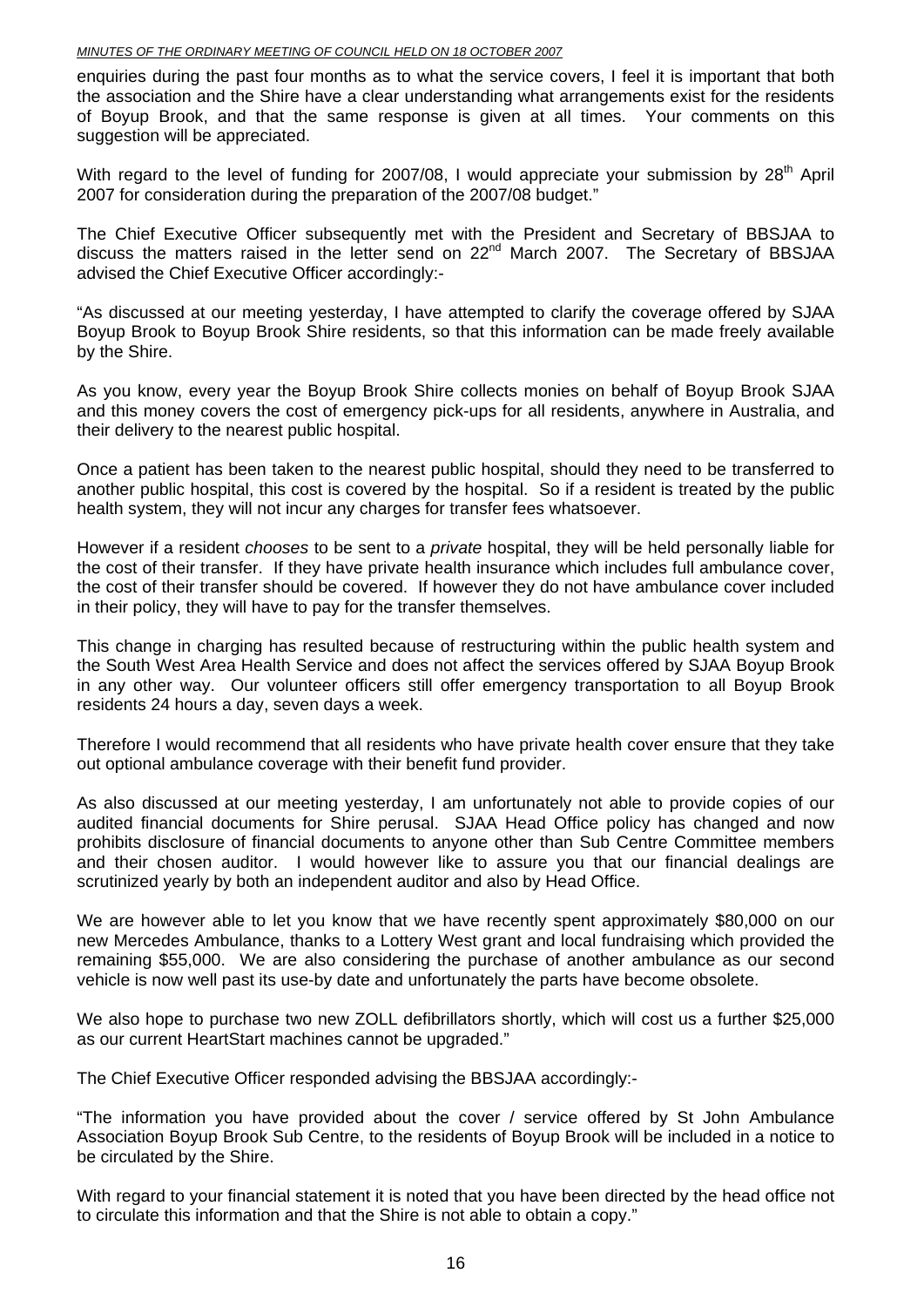The arrangements for funding and service delivery were discussed by Councillors during the preparation of the 2007/08 Budget. Concern was expressed by a number of Councillors about the lack of an annual financial statement by BBSJAA as this was a standard requirement for any assistance requests received from community organizations. The matter of no coverage for transfer between public and private hospitals was also considered. Whilst the Council has again provided funding in 2007/08 for the existing arrangement, a formal request has not been made by the BBSJAA as outlined in the Chief Executive Officer's letter to the association on 22<sup>nd</sup> March 2008. The Chief Executive Officer received the following letter from the BBSJAA on 20<sup>th</sup> September 2007:-

"At a meeting held earlier this year between you, SJAA BB President Mrs. Lynne Schreurs and myself, we discussed the possibility of the Shire sending out detailed information to all Boyup Brook Shire residents, regarding SJAA coverage. At the time you expected this information to be included with the 2007/08 rates notices.

Are you still anticipating sending this information out to Shire residents, or should we arrange to send out this information, to ensure that none of our permanent residents are caught without ambulance cover?

If you could let me know at your earliest convenience so we know whether to take any further action, I would appreciate it."

Whilst the matter of sending out information with the annual rate notice was an option discussed it was not implemented as the service covers all residents and not only ratepayers. A general notice would appear to be the most appropriate method.

#### **COMMENT**

The Chief Executive Officer has discussed this matter with the Shire President, and he again expressed concern about the matter of the Council not receiving a financial report.

If would appear that there is a misconception within the community that the Council actually places a levy on ratepayers for this service. This is not the position, the funding is derived from general revenue and is made annually at the discretion of Council during the budget process.

The original concept was established in 1980's covered all ambulance requirements from the residents of the Boyup Brook Shire, including transfers to other public or private hospitals and the air ambulance service. The service no longer provides a full cover and residents need to be aware of this.

The Shire President requested that the matter be referred to Council for further consideration and discussion.

#### **CONSULTATION**

Shire President Cr T Ginnane

#### **STATUTORY ENVIRONMENT**

No specific requirements in relation to the Shire providing ambulance services. Any financial contribution would need to be in accordance with the adopted budget as per the Local Government Act 1995.

#### **POLICY IMPLICATIONS**

Council Policy – "Ambulance Subsidy"

"Objective

To provide St John Ambulance insurance cover for all residents of the Shire.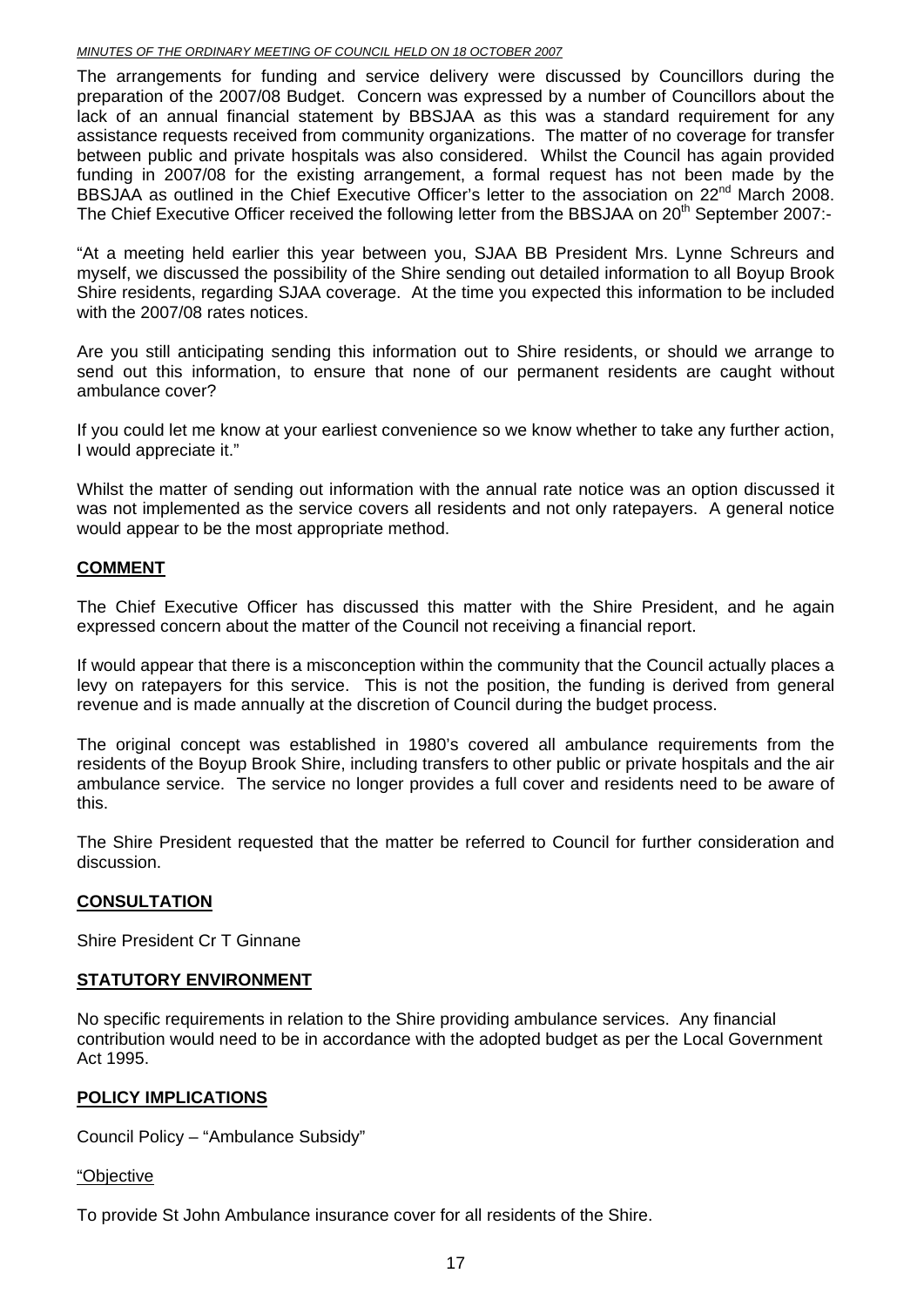#### **Statement**

The Boyup Brook St. John Ambulance Association is to be provided with an annual subsidy to be determined each year on a per head population basis.

As from the 1<sup>st</sup> July 1987, the Association is to make provision (Reserves) for the replacement of its own ambulances. Each permanent resident of the Shire will automatically be covered for ambulance transport. Membership cards can be obtained from St. John Ambulance Secretary, on application, if required"

The policy does not reflect the present position i.e. per head of population or cover the existing arrangement is inconsistent with the Council policy on "Donations" e.g. application process and acquittals procedures.

#### **FINANCIAL IMPLICATIONS**

The 2007/08 adopted budget includes an amount of \$16,800 for the Shire's contribution to the BBSJAA.

#### **STRATEGIC IMPLICATIONS**

The provision of an ambulance service is important to the community, however the need to ensure accountability for use of Shire funds is also important.

#### **VOTING REQUIREMENTS**

Simple Majority

#### **COUNCIL DECISION AND OFFICER RECOMMENDATION**

**MOVED:** Cr Florey SECONDED: Cr Piper

**That the Chief Executive Officer advise the Boyup Brook St John Ambulance Association, that Council will continue the existing arrangement for 2007/08, however intends to review the arrangement for future years including the following requirements:-** 

- **1. A formal agreement with the association for the provision of service i.e. fixed period.**
- **2. The actual contribution to the service on a population basis.**
- **3. Details of the services available for the annual contribution.**
- **4. Satisfactory arrangements for the accountability and acquittal of the Shire funding.**

#### **MOVED: Cr Marshall SECONDED: Cr Moir**

**That the Council move into a committee of the whole under clause 15.6 of the Standing Orders, Local Law No.1. to allow members free discussion on the matter.** 

#### **CARRIED 6/0**

**MOVED:** Cr Piper SECONDED: Cr Moir

**That the Council moves out of committee of the whole under clause 15.6 of the Standing Orders, Local Law no.1.** 

#### **CARRIED 6/0**

#### **COUNCIL DECISION AND OFFICER RECOMMENDATION – PUT AND CARRIED 5/1**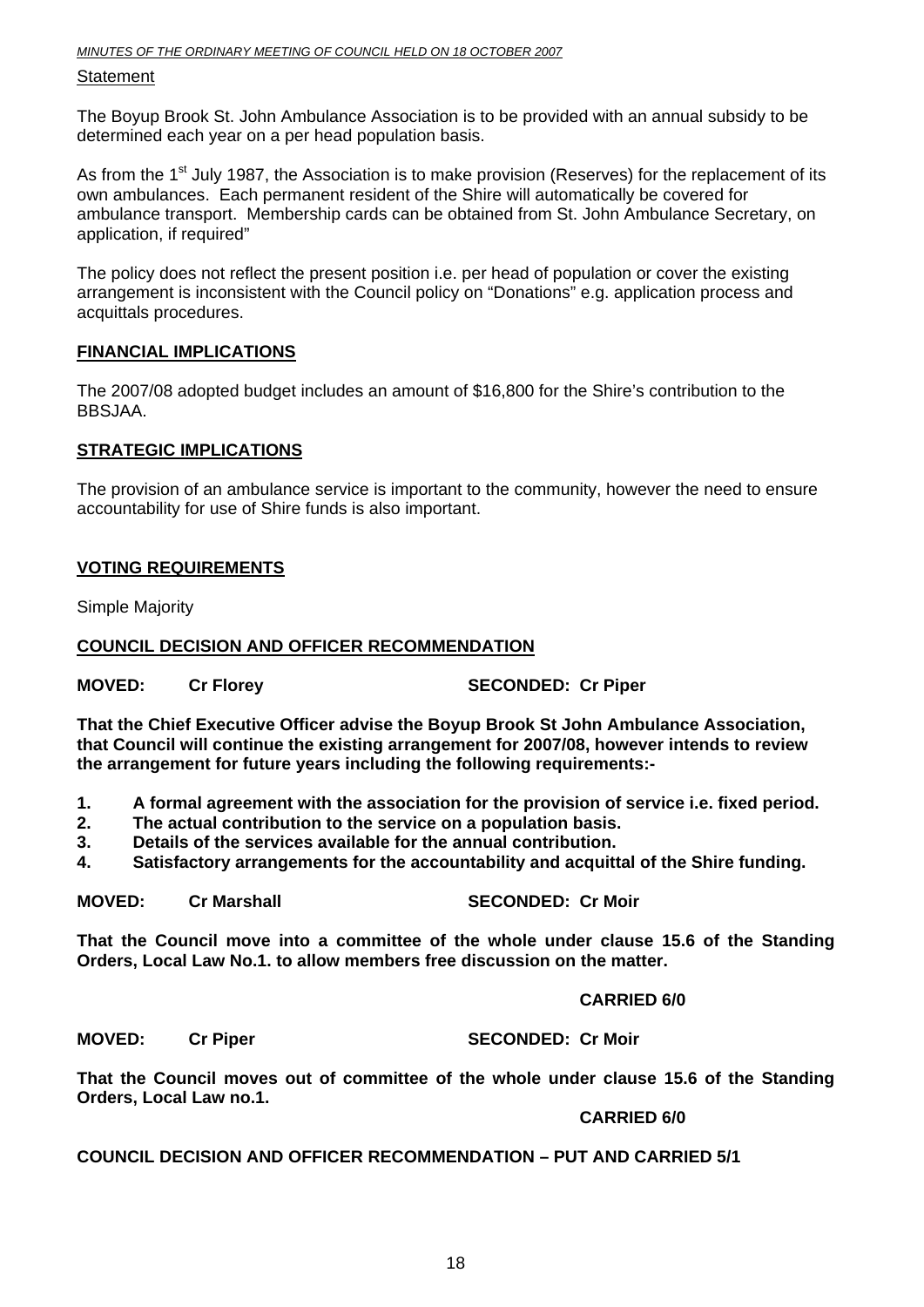#### <span id="page-18-0"></span>7.2.4 **Aged Persons Hostel Accommodation – Boyup Brook**

| Location:                   | Boyup Brook (Lot 347) Bridge Street                    |
|-----------------------------|--------------------------------------------------------|
| Applicant:                  | WA Country Health Service - South West Regional Office |
| File:                       | CR/45/003                                              |
| Disclosure of Interest: Nil |                                                        |
| Date:                       | $9th$ October 2007                                     |
| Author:                     | Tony Doust, Chief Executive Officer                    |

#### **SUMMARY**

To consider a response for the WA Country Health Service South West Regional Director regarding the number of hostel beds available at the Boyup Brook Citizens Lodge.

#### **BACKGROUND**

This matter was raised at the annual meeting of electors. The Chief Executive Officer wrote to the WA Country Health Service South West Regional Director on 24<sup>th</sup> April 2007:-

"At the Annual Electors Meeting held on 19<sup>th</sup> April 2007 concern was expressed by a resident about the number of hostel beds at the Boyup Brook Citizens Lodge. At the present time there are no vacancies and a waiting list exists.

The Council believes it would be appropriate for your organization to review the position, particularly as the demographics of the Shire are changing and the number of people over the age of (65) is increasing. The need for this type of accommodation will increase not decrease.

Your consideration of this matter and response will be appreciated, and if the Shire can assist in achieving this objective please provide details on how we may help."

The Regional Director responded on 28<sup>th</sup> September 2007:-

"Thank you for your letter dated 24 April 2007 regarding the number of hostel beds available at Boyup Brook Lodge (the Lodge).

I apologise for the delay in writing, however as you are aware, staff from WA Country Health Services (WACHS) South West have already responded directly with your office regarding the Lodge and our ability to work together to assess and work through the health needs of the aged persons in Boyup Brook community.

Ms Linda Jackson, A/Regional Aged Care Manager of the newly developed WACHS-South West Aged Care Program, Anne Martie Martino, A/District Manager of Blackwood and, Chris Cox Nurse Unit Manager of Boyup Brook Hospital, met with Councillors Terry Ginnane and Roger Downing and Dr Michiel Mel in the first of a planned series of meetings on August 20, 2007.

It is WACHS-South West policy to work with local Shires to address the current and emerging health needs of local residents, including those aged 65 years and over. It is important that together we identify and address any changes in services provision required across the range of options from supporting people to remain in their own homes, to low care hostel type accommodation and into high care nursing home type settings. The Aged Care Assessment Team (ACAT), apart from assessment of client suitability for aged care placement, is also able to provide links to support options such as Home and Community Care (HACC) services.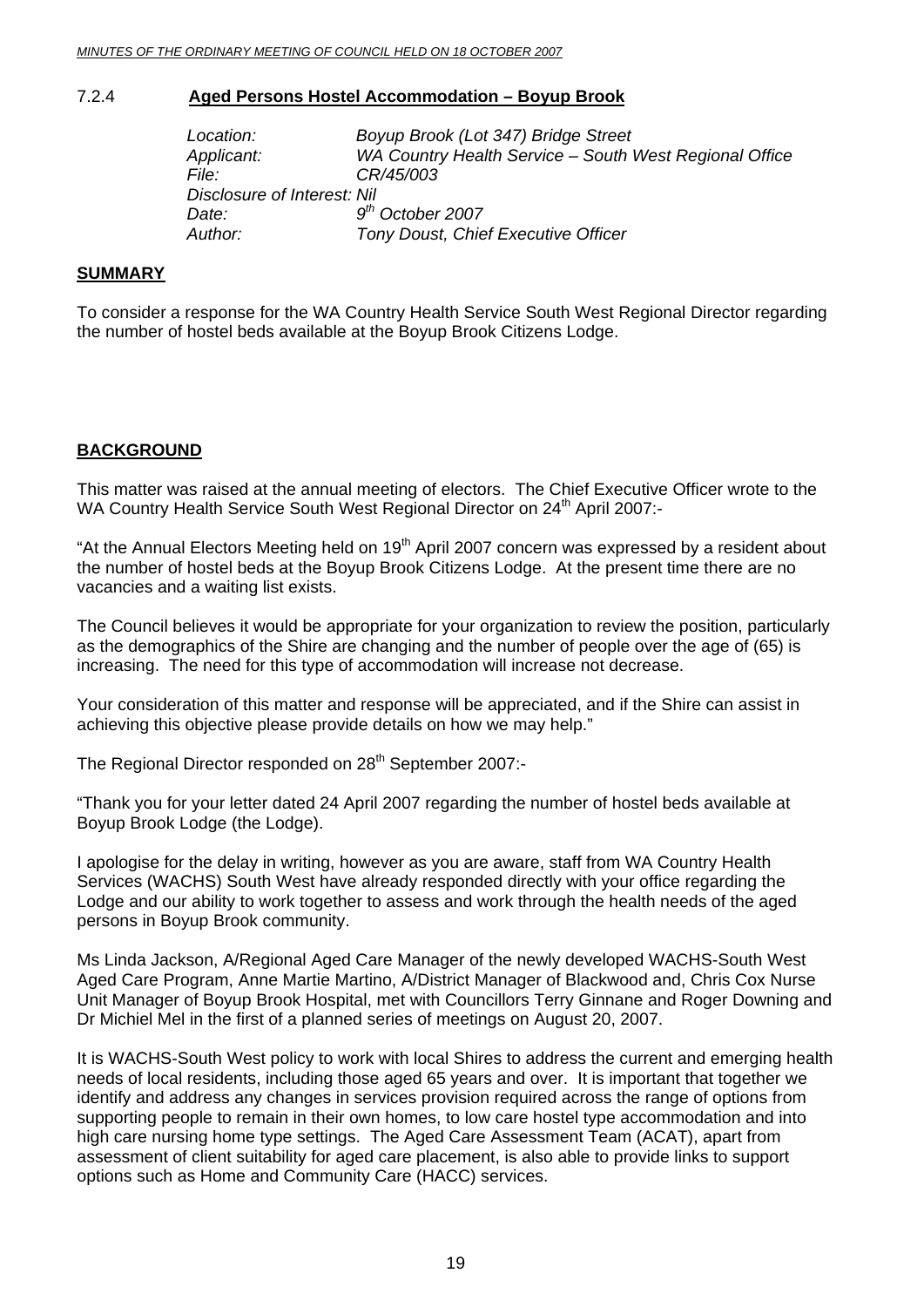We look forward to our continued work together on this most important issue. The next meeting of the group outlined above is scheduled for early November, 2007, and if you should need to call sooner, Ms Linda Jackson can be contacted on 0429103370."

#### **COMMENT**

Whilst the Chief Executive Officer was informed of the meetings, Councillors Terry Ginnane and Roger Downing attended, the Councillors will need to inform Council of the present position.

It is interesting to note the WACH – South West policy is to work within local shires to address the current and remaining health needs of local residents, the funding of any programme of new initiatives is not mentioned.

#### **CONSULTATION**

Nil

#### **STATUTORY ENVIRONMENT**

Nil

#### **POLICY IMPLICATIONS**

Nil

#### **FINANCIAL IMPLICATIONS**

Nil

#### **STRATEGIC IMPLICATIONS**

The provision of aged accommodation facilities is important given the ageing population of the Shire.

#### **VOTING REQUIREMENTS**

Simple Majority

#### **COUNCIL DECISION AND OFFICER RECOMMENDATION**

**MOVED:** Cr Moir **Cr Moir Cr Moir SECONDED:** Cr Florey

**That the information be received.** 

**CARRIED 6/0**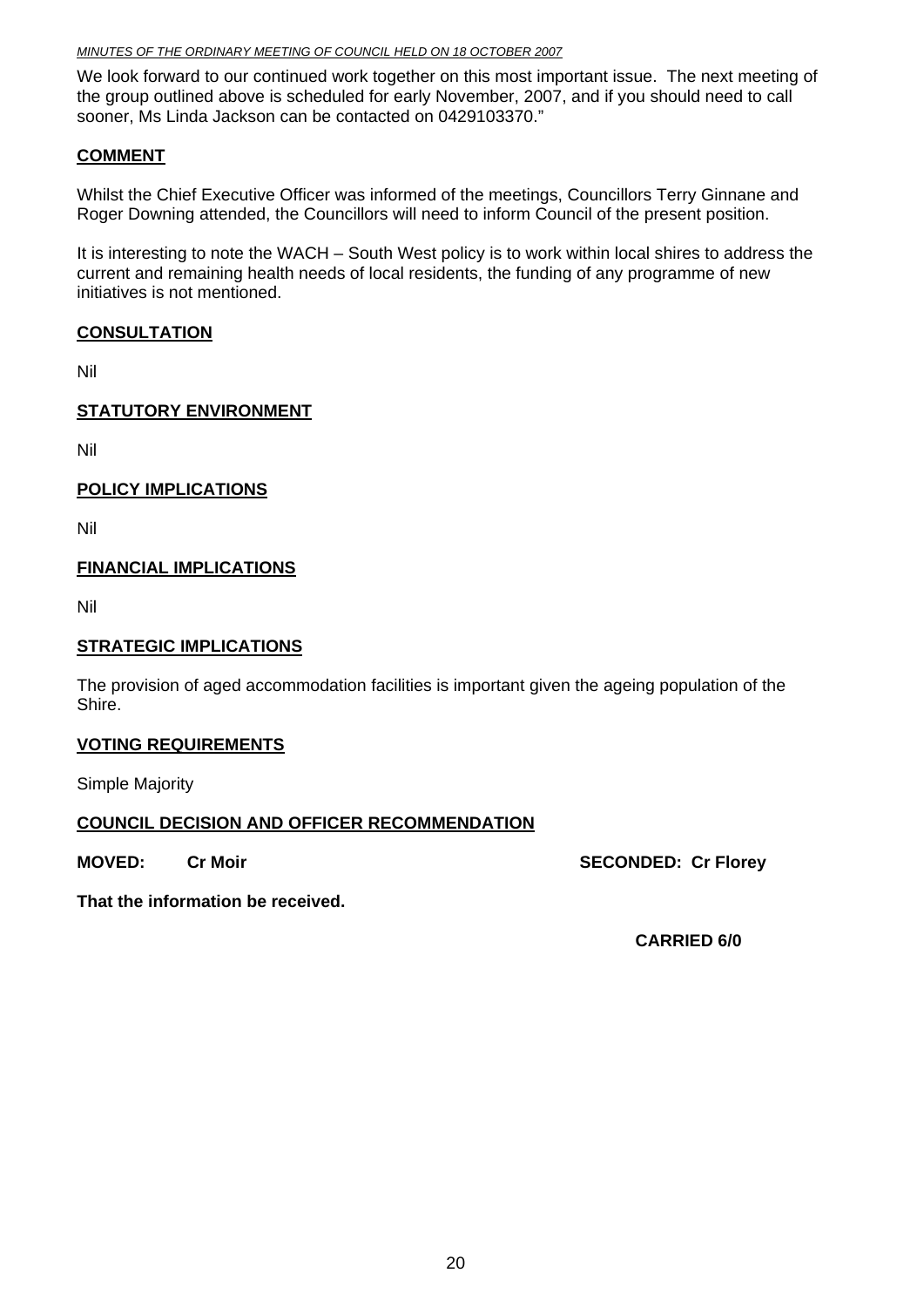#### **7.3 CORPORATE SERVICES**

#### <span id="page-20-0"></span>7.3.1 **Accounts for Payment**

 *Location: Shire of Boyup Brook Applicant: Shire of Boyup Brook File: EM/51/003 Disclosure of Interest: Nil Date: 11 October 2007* 

*Author: Keith Jones – Manager of Finance* 

#### **SUMMARY**

Report recommends the acceptance and approval of the Schedule of Accounts for Payment.

#### **BACKGROUND**

Invoices have been received during the month of September 2007.

#### **COMMENT**

Accounts are presented for consideration (see appendix 1.4) or where paid by direct debit pursuant to the Council's "Authorisation to Incur Debts and Make Payments" policy.

Cheques cancelled during the month were-

¾ Chq 2122 Roo Gully Wildlife Sanctuary \$100.00 cancelled due to printer error. Chq 2123 reissued.

#### **CONSULTATION**

Nil

#### **STATUTORY ENVIRONMENT**

Local Government (Financial Management) Regulations Act 1009, Regulation 12; and Regulations 13(3)(a)(b); 13(1); and 13(4).

#### **POLICY IMPLICATIONS**

Accounts are presented for consideration or where paid by direct debit pursuant to the Council's "Authorisation to Incur Debts and Make Payments" policy.

#### **FINANCIAL IMPLICATIONS**

Account payments are in accordance with the adopted budget for 2007/08 or authorized by separate resolution.

#### **STRATEGIC IMPLICATIONS**

Nil

#### **VOTING REQUIREMENTS**

Simple Majority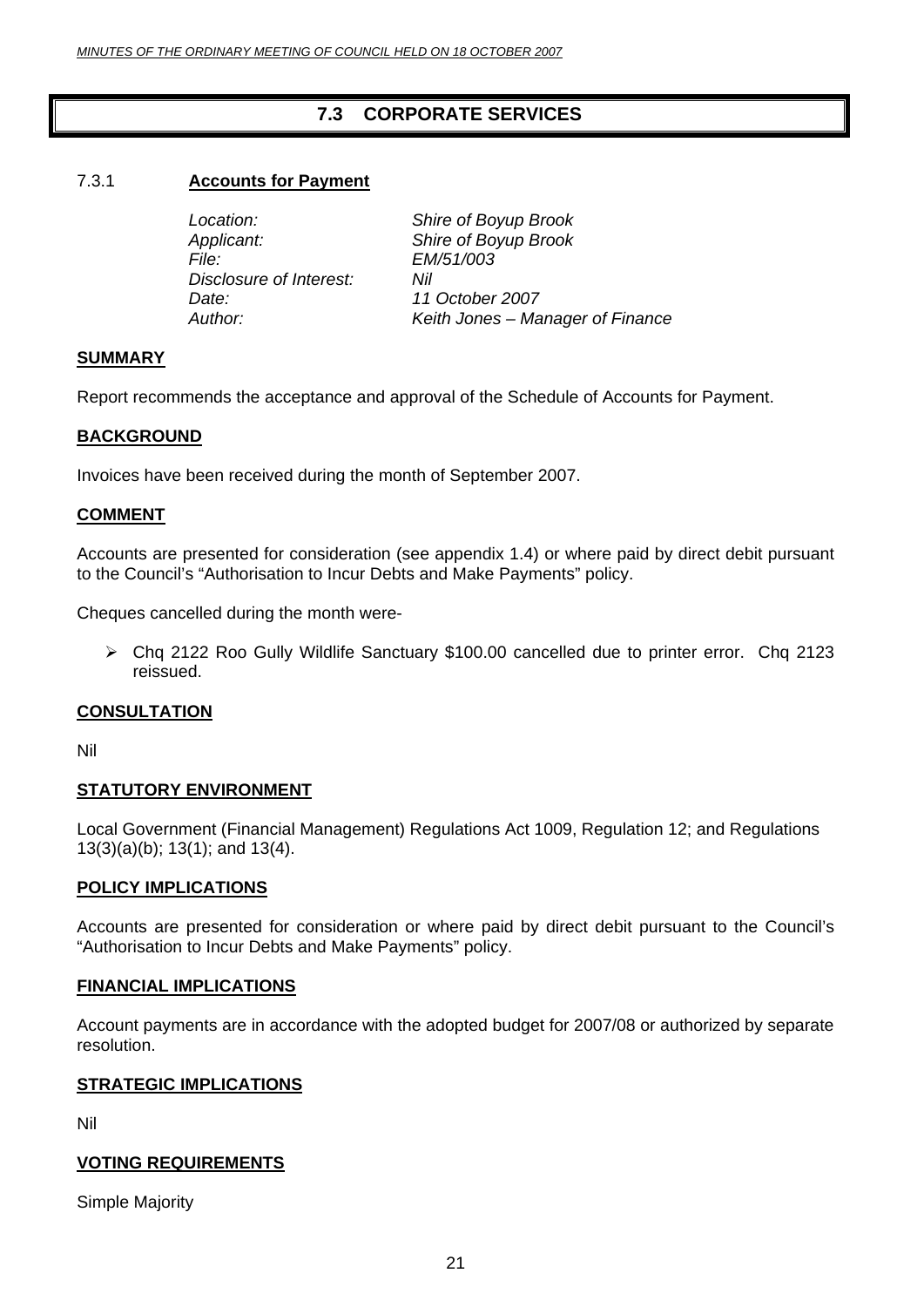#### <span id="page-21-0"></span>**COUNCIL DECISION AND OFFICER RECOMMENDATION**

**MOVED:** Cr Florey **SECONDED:** Cr Oversby

- **1. That the accounts for September 2007 as presented totaling \$313,070.17 as**
	- **a) cheque voucher numbers 16371 16437 be approved for payment;**
	- **b) paid by** 
		- **i. direct electronic payments through the Municipal Account;**
		- **ii. cheque voucher numbers 2121- 2126 paid through the Chief Executive Officer's Advance Account;**

 **be endorsed.** 

#### **CARRIED 6/0**

#### 7.3.2 **August 2007 Monthly Statement of Financial Activity**

| Keith Jones – Manager of Finance |
|----------------------------------|
|                                  |

#### **SUMMARY**

Report recommends Council receive the Monthly Statement of Financial Activity for the month ended 31 August 2007, and Investment Schedule for the month ended 30 October 2007.

#### **BACKGROUND**

Section 6.4 of the Local Government Act 1995 places financial reporting obligations on local government operations.

Regulation 34 (1)–(4) of the Local Government (Financial Management) Regulations 1996 requires the local government to prepare a 'Monthly Statement of Financial Activity'.

The regulations also prescribe the content of the report.

#### **COMMENT**

It is suggested that the recommendation be considered.

#### **CONSULTATION**

Nil

#### **STATUTORY ENVIRONMENT**

Local Government (Financial Management) Regulations 1996, s34(1)(a) Local Government (Financial Management) Regulations 1996, s19(1)(2)(a)(b) Local Government (Financial Management) Regulations 1996, s34(2)(a)(b)

#### **POLICY IMPLICATIONS**

Nil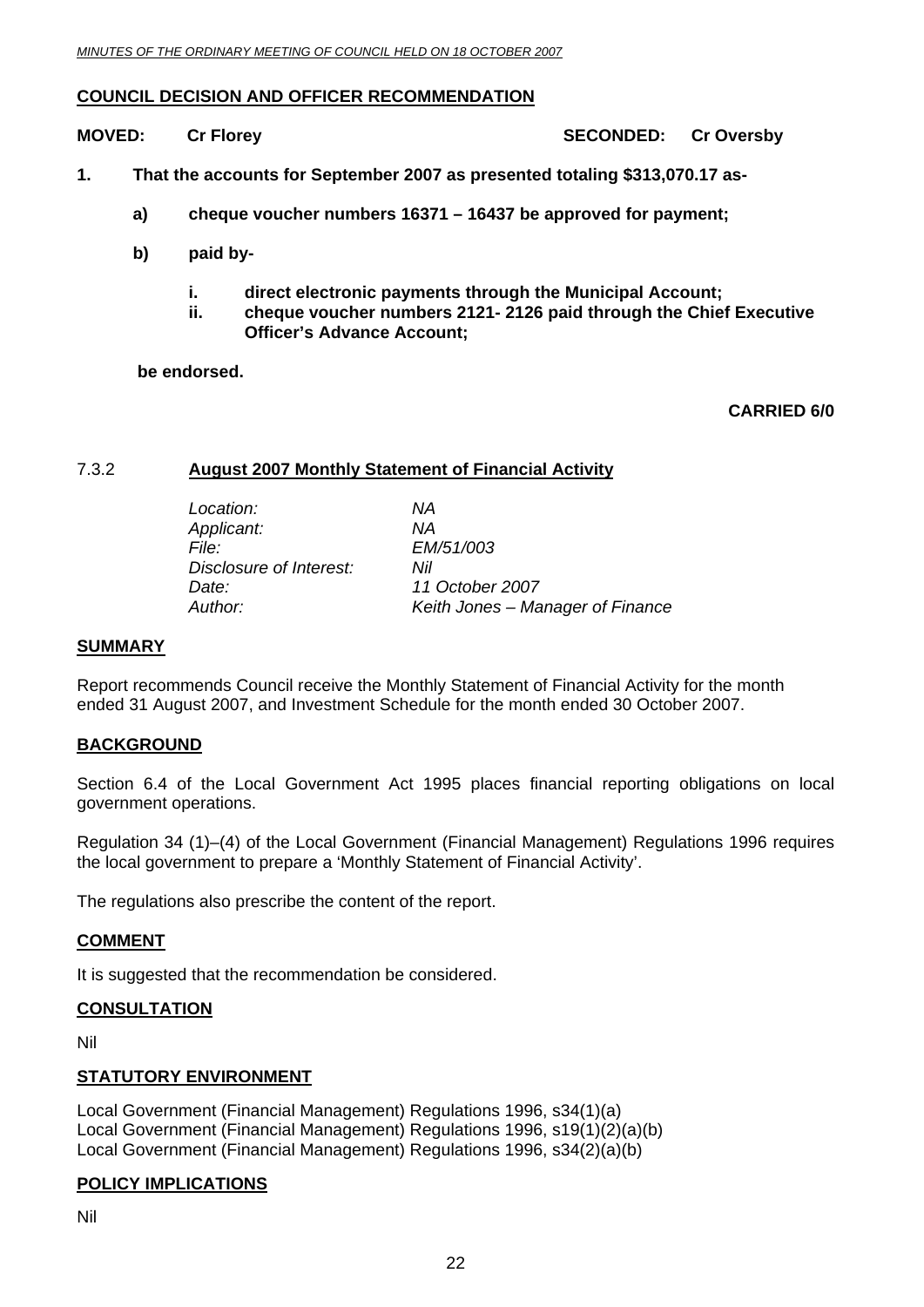#### <span id="page-22-0"></span>**FINANCIAL IMPLICATIONS**

Nil

#### **STRATEGIC IMPLICATIONS**

Nil

#### **VOTING REQUIREMENTS**

Simple Majority

#### **COUNCIL DECISION AND OFFICER RECOMMENDATION**

**MOVED:** Cr Oversby **SECONDED:** Cr Moir

#### **That the August 2007 Monthly Statement of Financial Activity as presented, be received.**

#### **CARRIED 6/0**

Cr Oversby declared an impartiality interest in the following item due to being the President at the Lions Club, left at 5.00pm.

#### 7.3.3 **Lions Zone 8 – Request to Waive Flax Mill Fees**

| Location:               | Boyup Brook Flax Mill Caravan Park and Camp      |
|-------------------------|--------------------------------------------------|
| Applicant:              | Lions Zone 8 - Camp Quality Organising Committee |
| File:                   | CP/31/001                                        |
| Disclosure of Interest: | Nil                                              |
| Date:                   | $2^{nd}$ October 2007                            |
| Author:                 | Tony Doust, Chief Executive Officer              |

#### **SUMMARY**

To consider a request by the Lions Zone 8 Camp Quality Organizing Committee for use of the Flax Mill Camp at no cost for (5) days during the period March/April 2008. The report recommends approval.

#### **BACKGROUND**

The following letter has been received from the Lions Zone 8 Organising Committee.

*"The Lions club of Boyup Brook along with the other Lions Clubs of our zone again intended to run our Dads and Lads camp. This camp is run in conjunction with Camp Quality Kids with Cancer. We thank you for your past use of the Flax Mill facilities and again request the use of same on one of the listed dates depending on availability.* 

*Option 1 25th March to 29th March 2008 (inclusive)* 

*Option 2 31st March to 5th April 2008 (inclusive)* 

*Please advise if these dates are available so a final decision can be made and further plans prepared.* 

*As our funds are limited we request that the Shire again waivers its fee for the use of the facilities for this camp."* 

#### **COMMENT**

Council has in the past agreed to waive the fees applicable for this camp. The facility is available for both the periods requested. The estimated value of the hire for 20 persons using the dormitory accommodation, halls and kitchen is \$2000.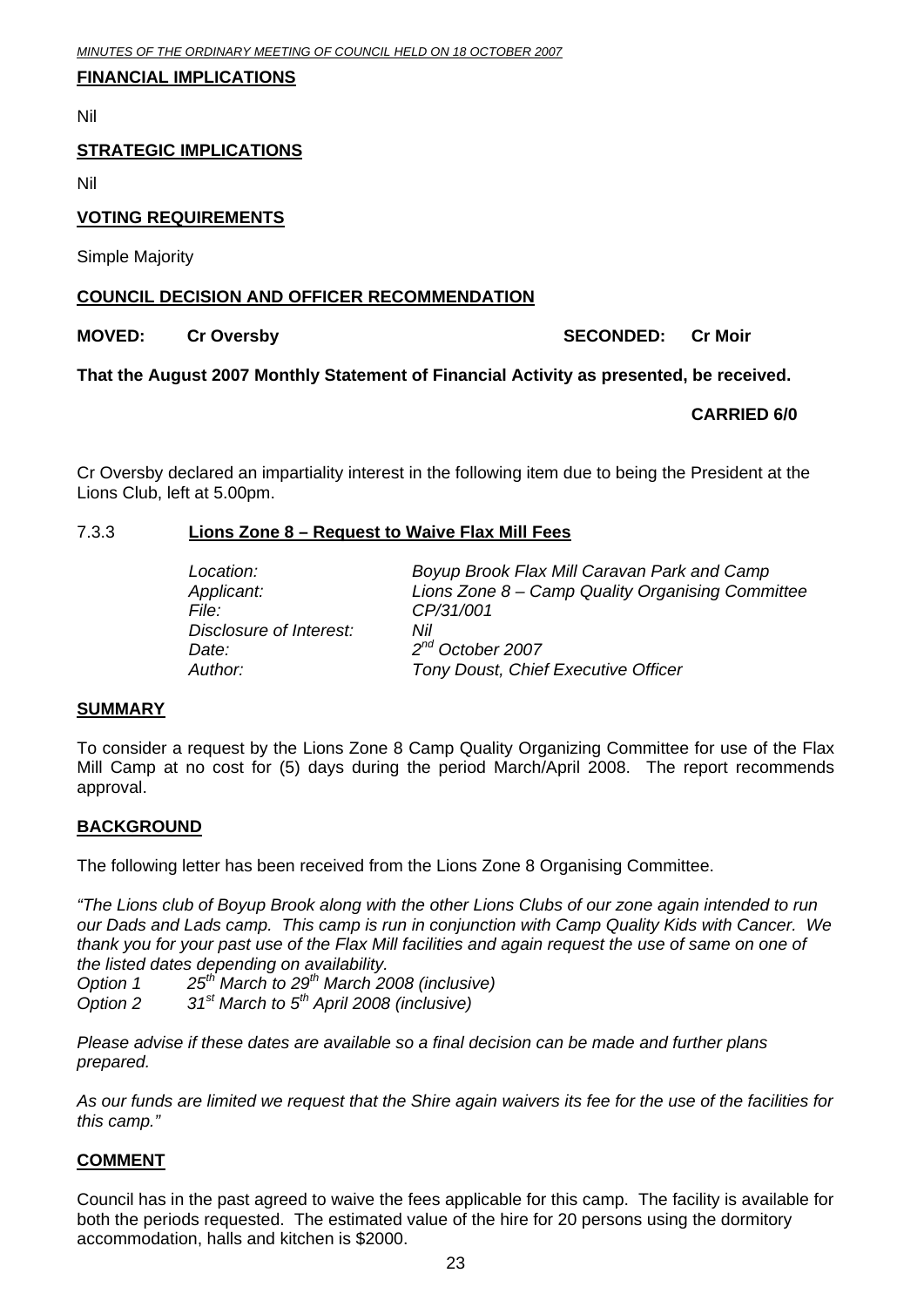<span id="page-23-0"></span>This is a very worthwhile activity for children living with cancer and their families and Councils support for the free use of the facility is recommended.

#### **CONSULTATION**

Nil

#### **STATUTORY ENVIRONMENT**

Local Government Act 1995 – Section 6.12 power to defer, grants discounts, waive or write of debts. Subsection (1) (6) provides Council with the Power to waive fees.

#### **POLICY IMPLICATIONS**

Council Policy – "Shire Facilities Hire – Exempt Group" does not include an exemption for the use proposed.

#### **FINANCIAL IMPLICATIONS**

The estimated income for the Flax Mill caravan park/camp did not include this proposed use as Council has previously waived the fees. The estimated revenue for this use is \$2000.

#### **STRATEGIC IMPLICATIONS**

The free use of these facilities demonstrates to the wider community that the Shire is prepared to support charitable organisations within the region.

#### **VOTING REQUIREMENTS**

Simple Majority

#### **COUNCIL DECISION AND OFFICER RECOMMENDATION**

**MOVED:** Cr Piper **SECONDED:** Cr Florey **SECONDED:** Cr Florey

**That the Council agrees to waive the Flax Mill Camp fees for the use of the facilities by the**  "Lions 8 Kids Camp Quality" during either the period 25<sup>th</sup> March to 29<sup>th</sup> March 2008 or 31<sup>st</sup> March to 5<sup>th</sup> April 2008.

#### **CARRIED 5/0**

Cr Oversby returned at 5.02pm

#### 7.3.4 **Audit and Management Report for Year Ended 30th June 2007**

 *Location: Shire of Boyup Brook Applicant: Shire of Boyup Brook File: FM-9/004 Disclosure of Interest: Nil Date: 11October 2007* 

*Author: Keith Jones – Manager of Finance* 

#### **SUMMARY**

To present to Council the Audit and Management reports for the year ended 30<sup>th</sup> June 2007, and determine the action required from the matters raised.

#### **BACKGROUND**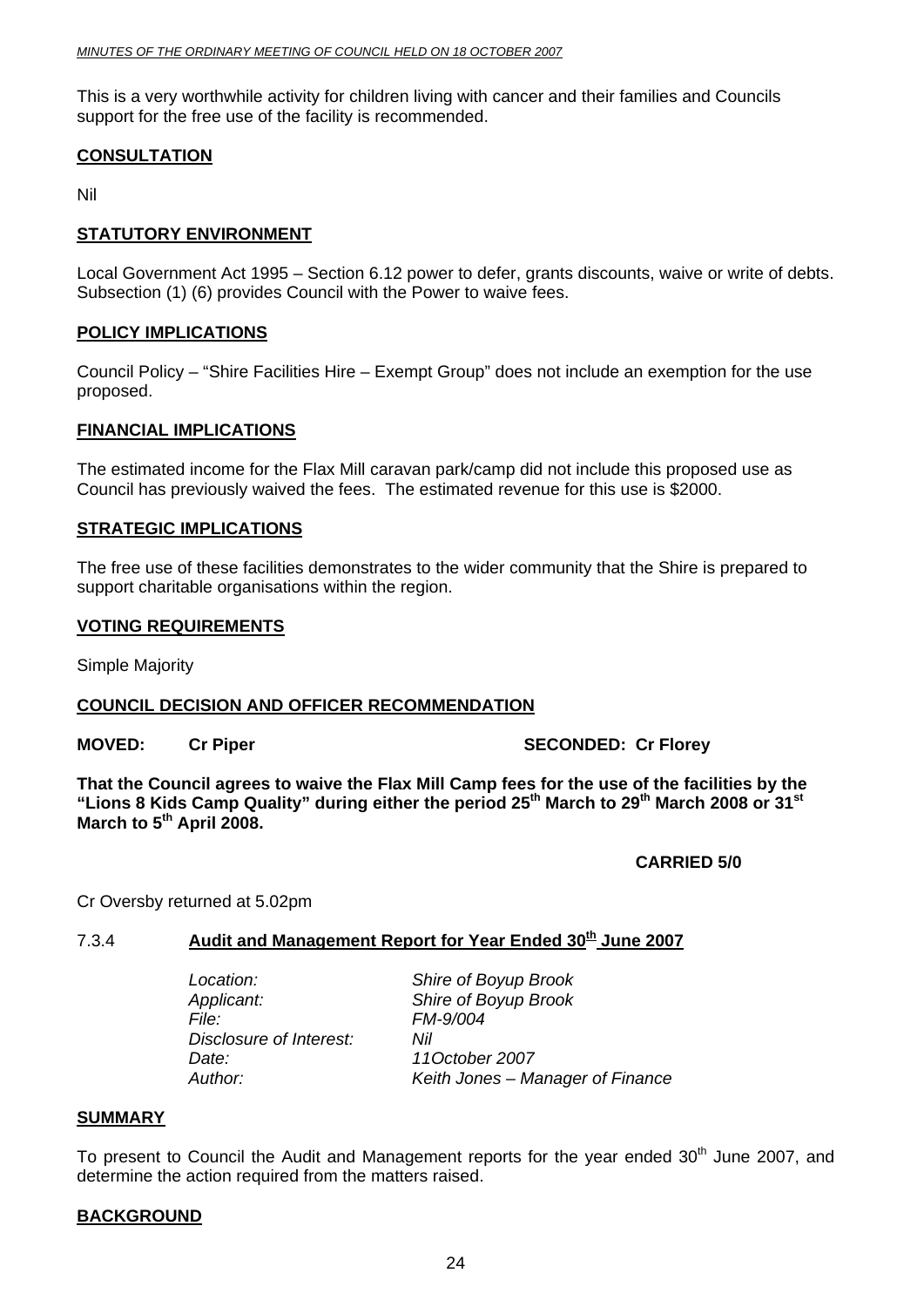Messrs D Tomasi and R Swarbreck, UHY Haines Norton, were appointed by Council in August 2004 as the Shire Auditors for the period  $1<sup>st</sup>$  July 2004 to 30<sup>th</sup> June 2007.

The annual audit for 2006/07 commenced with an interim audit and a final visit to the Shire Office by UHY Haines Norton staff on 3rd September 2007 to complete the process. The Audit committee met with Haines Norton representatives on 4th November 2007.

Mr Tomasi has now provided the Chief Executive Officer with the audit and management report for the year ended  $30<sup>th</sup>$  June 2007.

#### **COMMENT**

The following audit report has been received:-

#### *"INDEPENDENT AUDIT REPORT*

*TO THE ELECTORS OF THE SHIRE OF BOYUP BROOK* 

#### **Report on the Financial Report**

We have audited the accompanying financial report of the Shire of Boyup Brook, which comprises the balance sheet as at 30 June 2007 and the income statement by nature or type, income statement by program, statement of changes in equity, cash flow statement and rate setting statement for the year ended on that date and a summary of significant accounting policies and other explanatory notes.

#### **Council's Responsibility for the Financial Report**

Council is responsible for the preparation and fair presentation of the financial report in accordance with Australian Accounting Standards (including the Australian Accounting Interpretations), the Local Government Act 1995 (as amended) and the Local Government (Financial Management) Regulations 1996 (as amended). This responsibility includes establishing and maintaining internal control relevant to the preparation and fair presentation of the financial report that is free from material misstatement, whether due to fraud or error; selecting and applying appropriate accounting policies; and making accounting estimates that are reasonable in the circumstances.

#### **Auditor's Responsibility**

Our responsibility is to express an opinion on the financial report based on our audit. We conducted our audit in accordance with Australian Auditing Standards. These Auditing Standards require that we comply with relevant ethical requirements relating to audit engagements and plan and perform the audit to obtain reasonable assurance whether the financial report is free from material misstatement.

An audit involves performing procedures to obtain audit evidence about the amounts and disclosures in the financial report: The procedures selected depend on the auditor's judgment, including the assessment of the risks of material misstatement of the financial report, whether due to fraud or error. In making those risk assessments, the auditor considers internal control relevant to the entity's preparation and fair presentation of the financial report in order to design audit procedures that are appropriate in the circumstances, but not for the purpose of expressing an opinion on the effectiveness of the entity's internal control. An audit also includes evaluating the appropriateness of accounting policies used and the reasonableness of accounting estimates made by the Council, as well as evaluating the overall presentation of the financial report.

We believe that the audit evidence we have obtained is sufficient and appropriate to provide a basis for our audit opinion.

#### **Independence**

In conducting our audit, we have complied with the independence requirements of Australian professional ethical pronouncements.

#### **Auditor's Opinion**

In our opinion, the financial report of the Shire of Boyup Brook is in accordance with the Local Government Act 1995 (as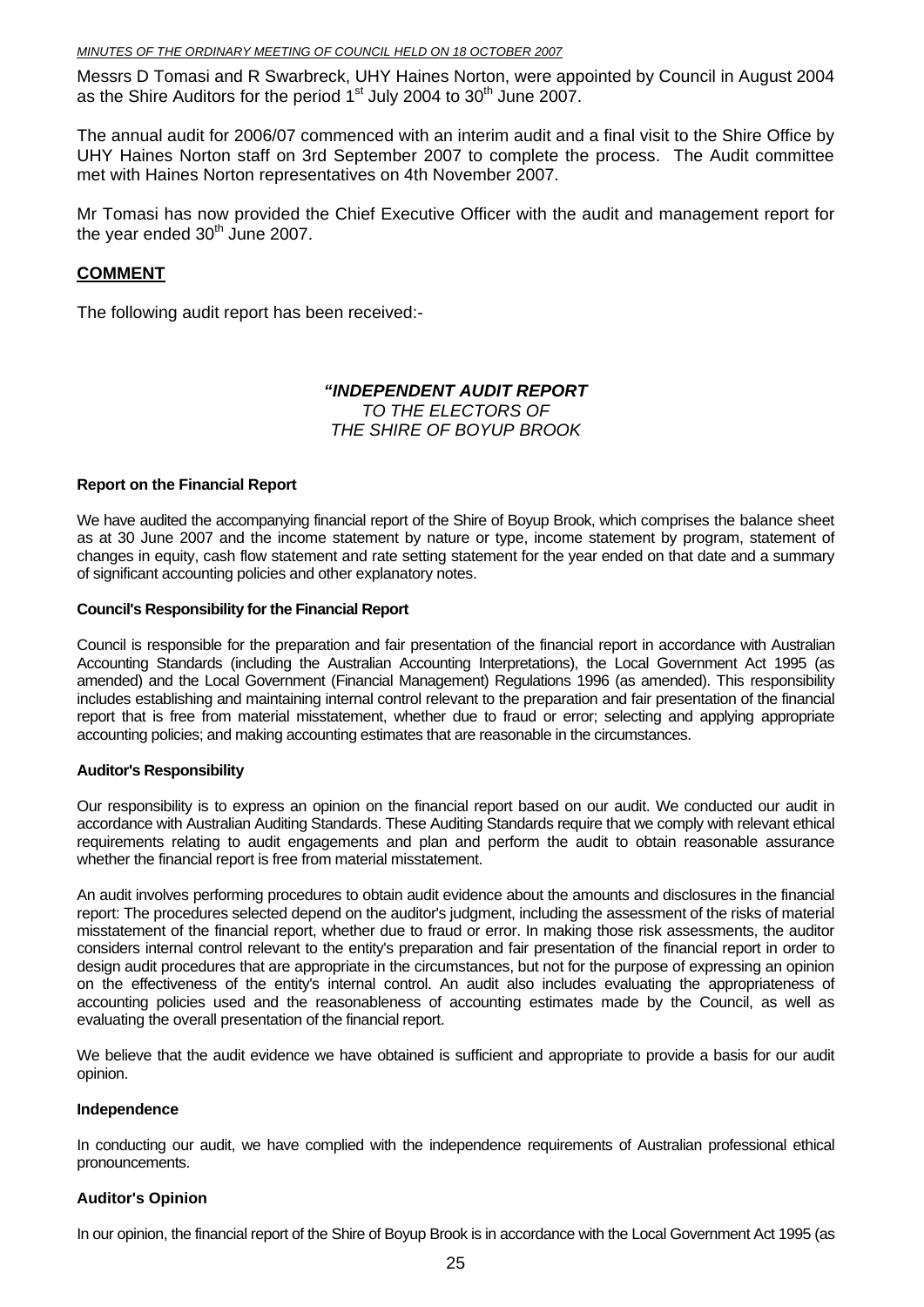amended) and the Local Government (Financial Management) Regulations 1996 (as amended), including:

- a giving a true and fair view of the Shire's financial position as at 30 June 2007 and of its performance for the year ended on that date; and
- b. complying with Australian Accounting Standards (including the Australian Accounting Interpretations), the Local Government Act 1995 (as amended) and the Local Government (Financial Management) Regulations 1996 (as amended).

#### **Statutory Compliance**

During the course of our audit we became aware of the following instances where the Council did not comply with the Local Government Act 1995 (as amended) and the Local Government (Financial Management) Regulations 1996 (as amended).

#### **Monthly Financial Reports**

The Monthly Financial Reports for each month were presented to Council as required by Financial Management Regulation 34 however, with the exception of September 2006, they did not contain the following information as required:

- (1) Material variances between the year to date actual and budgeted income and expenditure. (Financial Management Regulations 34(1)(d)).
- (2) An explanation of each of the variances referred to in (2) above. (Financial Management Regulations 34(2)(b)).

#### **Adoption of Material Variance**

Council did not adopt a percentage or value to be used in statements of financial activity for reporting material variances as required by Financial Management Regulation 34(5).

#### **Other Matters**

In accordance with the Local Government (Audit) Regulations 1996, we also report that:

- a) There are no matters that in our opinion indicate significant adverse trends in the financial position or the financial management practices of the Shire.
- b) Except as detailed above, no matters indicating non-compliance with Part 6 of the Local Government Act 1995 (as amended), the Local Government (Financial Management) Regulations 1996 (as amended) or applicable financial controls of any other written law were noted during the course of our audit.
- c) All necessary information and explanations were obtained by us.
- d) All audit procedures were satisfactorily completed in conducting our audit.

Address: Perth, WA DAVID TOMASI Date: 11 October 2007 **PARTNER**"

 UHY HAINES NORTON CHARTERED ACCOUNTANTS

The Management Report received is as follows:-

#### *"MANAGEMENT REPORT FOR THE YEAR ENDED 30TH JUNE 2007*

We advise that we have completed our audit procedures for the year ended 30 June 2007 and enclose our Audit Report.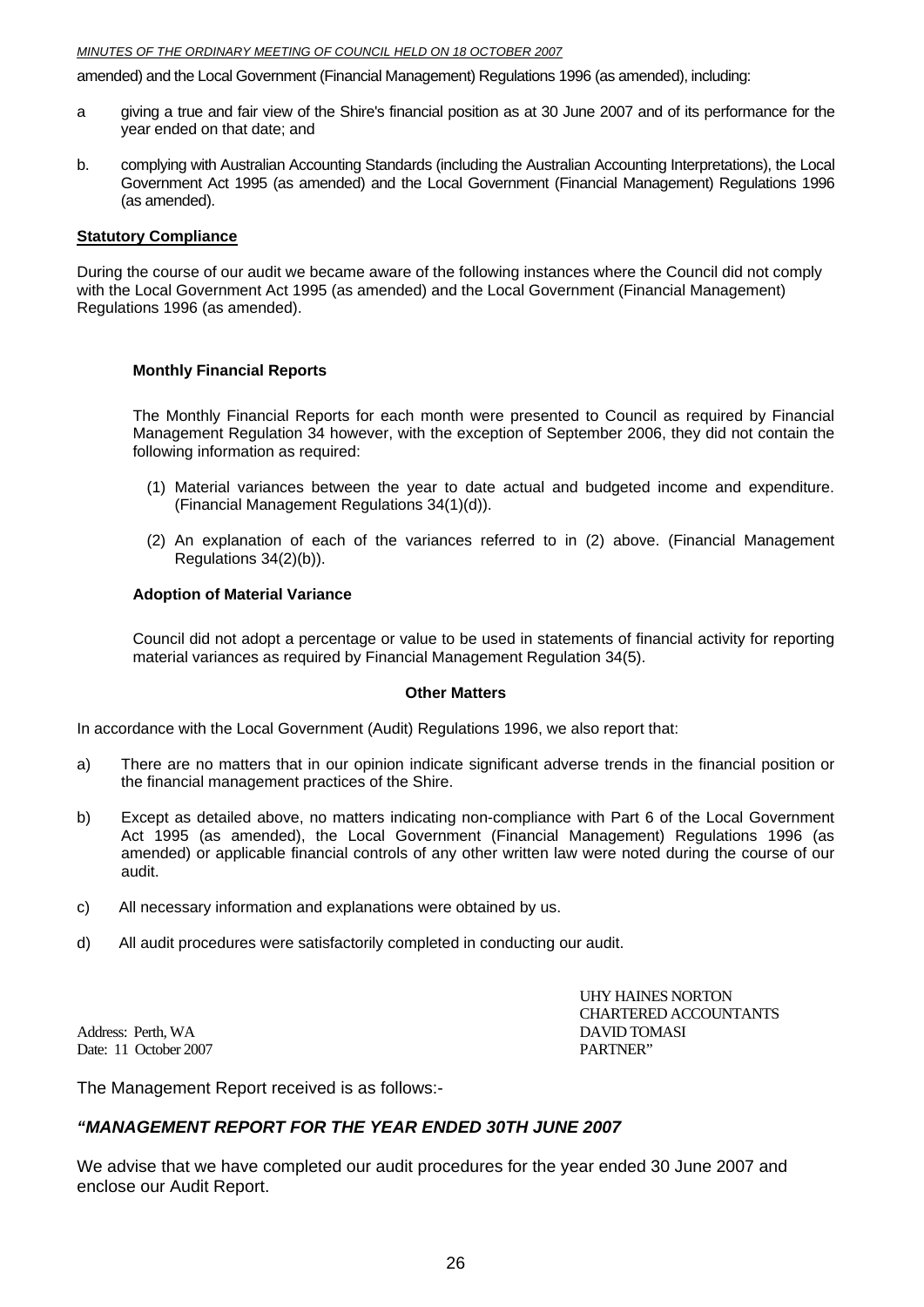We are required under the Local Government Audit Regulations to report certain compliance matters in our audit report. Other matters which arise during the course of our audit that we wish to bring to Council's attention are raised in this management report.

It should be appreciated that our audit procedures are designed primarily to enable us to form an opinion on the financial statements and therefore may not bring to light all weaknesses in systems and procedures which may exist. However, we aim to use our knowledge of the Shire's organisation gained during our work to make comments and suggestions which, we hope, will be useful to you.

#### *Delegations*

The delegations register has not been reviewed during the 2006/2007 financial year.

To help ensure compliance with the Act, we recommend all delegations be recorded in the delegations register and reviewed at least once a year as required by Section 5.46(2).

In raising this point, we do acknowledge the register is currently under review and management chose to defer the item to ensure a comprehensive approach to all delegations.

#### *Annual Report*

We noted the following areas of non-compliance in respect of the 2005/06 Annual Report:

The report did not contain an overview of the Local Government's plan for the future of the district or disclosures required under the *Disability Services Act 1993* as required by Section 5.53 of the Local Government Act 1995.

To help ensure compliance with the Act, consideration should be given to these requirements in the future.

#### *Depreciation Policy*

Testing of depreciation calculations for compliance with Council's accounting policy revealed certain assets where being depreciated at rates other than those in the accounting policy.

Whilst we accept the depreciation charged was reasonable for the asset type concerned we recommend a review the rates used or a review of Council's depreciation policy in order to accurately cover the depreciation charged to all types of assets.

#### *Allocations*

We noticed the Plant Operating Costs and Public Works Overheads allocated through the system to schedule 14 were not all reallocated. At year end \$225,038 remained unallocated. Whilst this has no effect on the net operating result for 2007, it may distort the true cost of individual jobs.

To help ensure all jobs are accurately reflected on a timely basis, we recommend the allocation rates and methodology be reviewed on a regular basis. This also helps Council and staff as they make management decisions on scarce resources.

We noted no other matters we wish to draw to Council's attention.

#### *Corrected Misstatements*

We advise that we have informed Shire management that there were no corrected misstatements above \$3,000 noted by us during the course of our audit.

#### *Uncorrected Misstatements*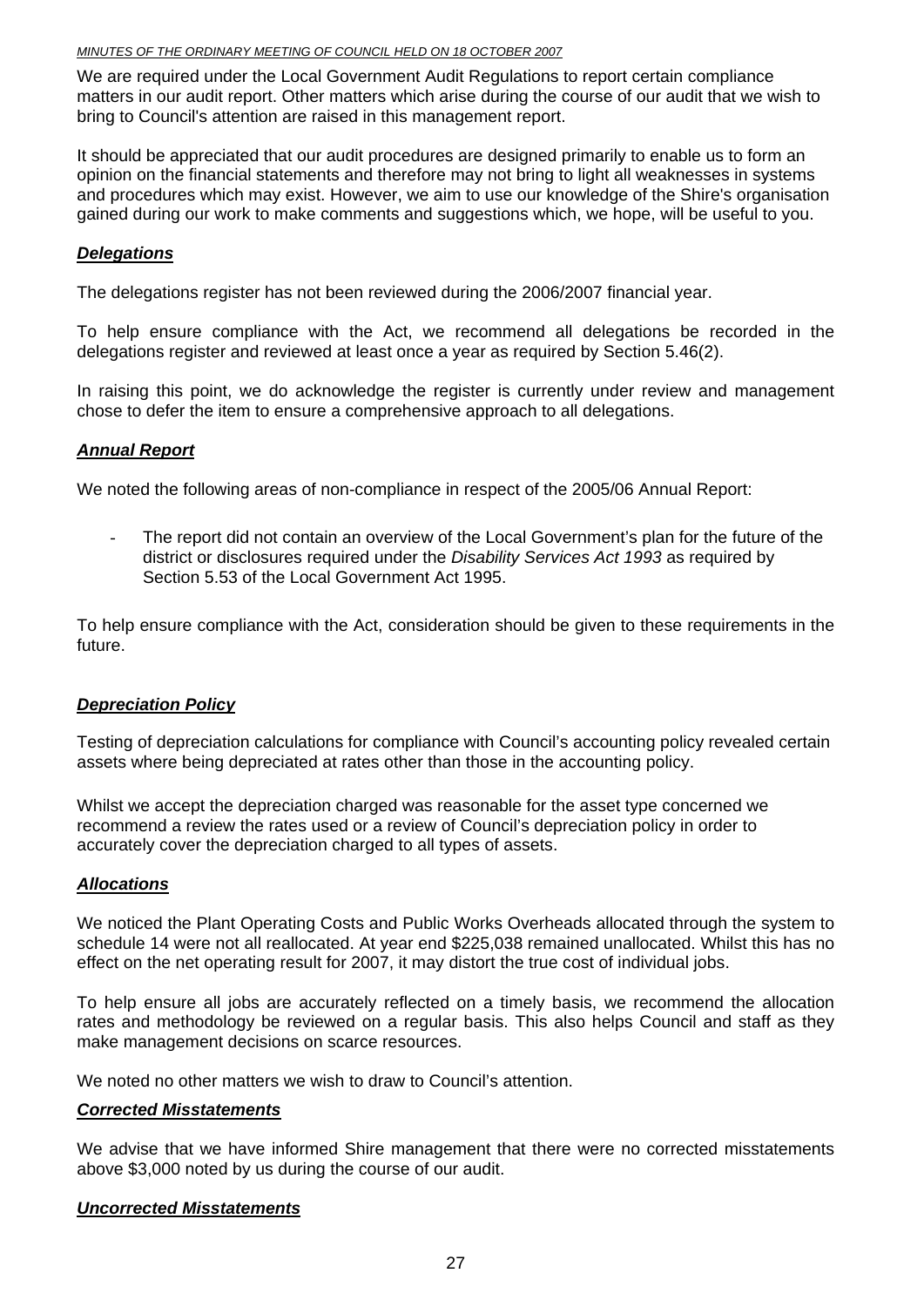We advise we have informed Shire management of certain misstatements which were uncorrected during the course of our audit and are not reflected in the financial report. These uncorrected misstatements are attached at Appendix 1 to this letter.

We take this opportunity to thank the Chief Executive Officer and all staff for the assistance provided during the audit.

Should you wish to discuss any matter relating to the audit or any other matter, please do not hesitate to contact us.

Yours faithfully

DAVID TOMASI PARTNER Encl

#### **SHIRE OF BOYUP BROOK APPENDIX 1 FORMING PART OF THE MANAGEMENT REPORT FOR THE YEAR ENDED 30TH JUNE 2007**

#### **Uncorrected Misstatements**

|                                    | Dr(\$) |       |
|------------------------------------|--------|-------|
| <b>Unrestricted Municipal Bank</b> | 4,882  |       |
| <b>Expense Account</b>             |        | 4,882 |
|                                    |        |       |
|                                    |        |       |
|                                    |        |       |
|                                    |        |       |
|                                    |        |       |
|                                    | 4,882  | 4 882 |

#### **CONSULTATION**

Auditor David Tomasi UHY Haines Norton, Chief Executive Officer

#### **STATUTORY ENVIRONMENT**

Local Government Act 1995 – Section 7.12A "Duties of Local Government with Respect to Audits"

#### **POLICY IMPLICATIONS**

No specific policy in relation to Audit/Management Reports

#### **FINANCIAL IMPLICATIONS**

None.

#### **STRATEGIC IMPLICATIONS**

It is essential that the Shire has a high level of both management and compliance to ensure the limited available resources are utilized effectively to meet the aspirations of the Council/Community.

#### **VOTING REQUIREMENTS**

Simple Majority